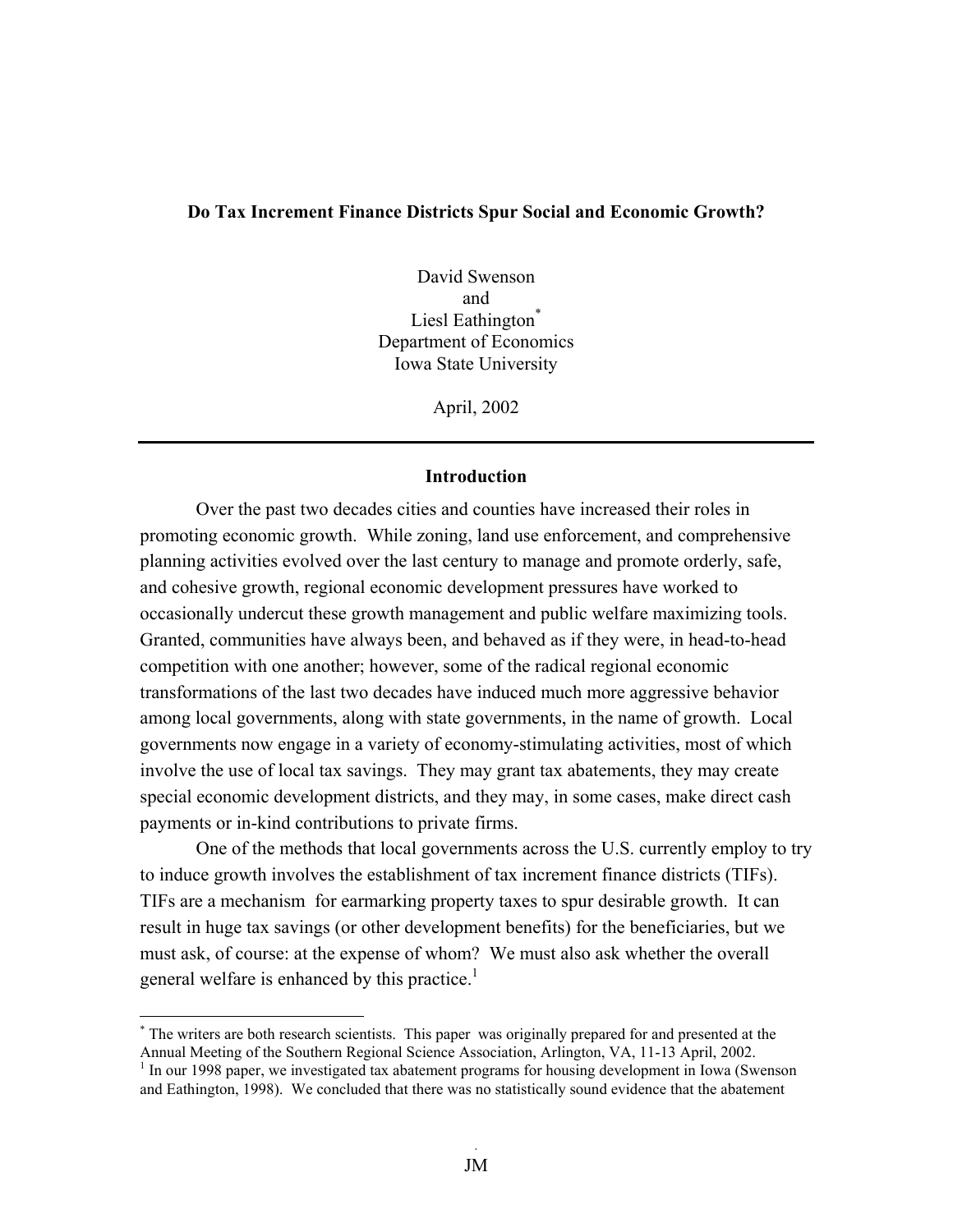Iowa expanded its traditional TIF program in 1997 to include housing growth in addition to traditional industrial and commercial development programs. This expansion in the allowable uses of the public purse to entice both commercial and residential growth warrants additional study of the mechanism, we think; hence, this paper.

 There has been an incredible proliferation of TIF districts in the state of Iowa over the past decade. There has therefore been very large increases in the amount of taxable valuation that has been shielded from general government use by this statute in our state. We openly wonder: to what end? To find out, we undertook to learn more about our own state's experience with tax increment financing, to investigate other states' experiences, to review some of the recent literature on the practice, and to evaluate the outcomes of Iowa's experiences.

#### **What is Tax Increment Financing?**

Tax increment financing (TIF) has been around for decades as an economic development tool, though its potential and popularity didn't truly emerge for local officials until the late 1970s. The practice is conceptually simple: an area that has been blighted or is otherwise in need of an economic boost is designated, usually by a city, to be a tax increment finance district. The taxable value of that district is then frozen to the value it was on the day of the declaration. The frozen value is usually called the *base*. All jurisdictions that had taxing authority over the newly-formed TIF district still have taxing authority over the base. The city then prepares the district for development. As the district develops commercially, the incremental value of taxes *that would have been collected* by all of the taxing authorities is retained by the city to pay off the costs of readying the district for development. This new value is generally called the *increment*. Over time, when all of the public investment costs are paid off, the incremental taxable values are then released back to all of the taxing jurisdictions who are then able to capture the new taxable value increment for their general funds.

We illustrate the concept in Figure 1. Here we see that the value of the average parcel of land in an area of scrutiny is declining, and it is expected to continue to decline. The city decides to act. It declares a TIF district (at year zero). The base assessed values are frozen, thereafter, as represented by the horizontal line. That is the foundation for the

<u>.</u>

programs employed by cities in Iowa were producing levels of housing growth measurably distinct from areas that had no abatements, nor were there significant differences in the value of the new homes built in abatement cities versus those built in non-abatement cities. We questioned the fiscal efficacy of the projects – that the public benefits, i.e., the increment to all local taxes over a reasonable time period, exceeded the public costs as measured by the value of taxes forgiven, plus we questioned whether this was resulting in unintended and burdensome shifting of tax liability to all non-abated properties in the affected communities.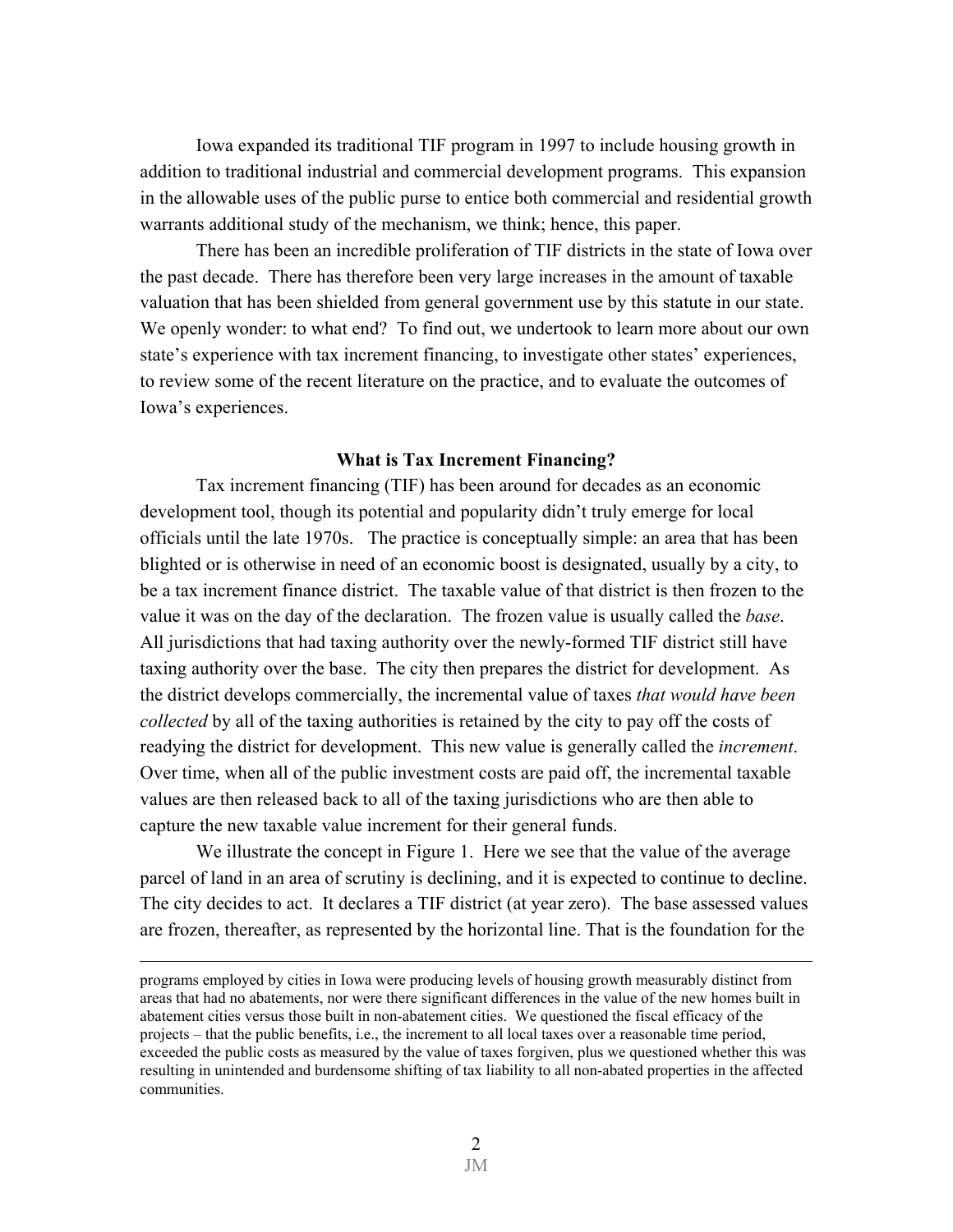tax base available to the city and all of the other taxing jurisdictions (county, school, community college, special districts, etc) for use in their general funds. The valuation increment (the rising line) ostensibly grows over time—perhaps slowly at first, but then more rapidly as the site is more fully developed and more industry, commerce, and residential investment are attracted. This generates the increment to tax revenues to pay off public indebtedness associated with the project, as represented by the distance from the base, horizontal line and the increment line over time. At the end point, all of the increment is released to all taxing jurisdictions, and all taxing jurisdictions get to capture the new taxable wealth. The supposition is that after taking the initial risk, all of the districts will now be better off than they would have been had no action been taken.

The process looks good on paper. The city declares an unproductive area a TIF district. It assumes the risk. Everyone else is held harmless, and if the trend is to be believed, the city is actually acting in all of their collective interests by taking action. Through their (the city's) concerted and focused efforts new growth is spurred and the public realm as well as the private are enhanced.

**Figure 1** 





# **Variations in TIF Statutes**

There are, however, foundation and practice issues that arise as we investigate TIFs in practice in the U.S. First we need to distinguish among the different statutes. There are three major underlying reasons to the employment of TIFs in the 48 states that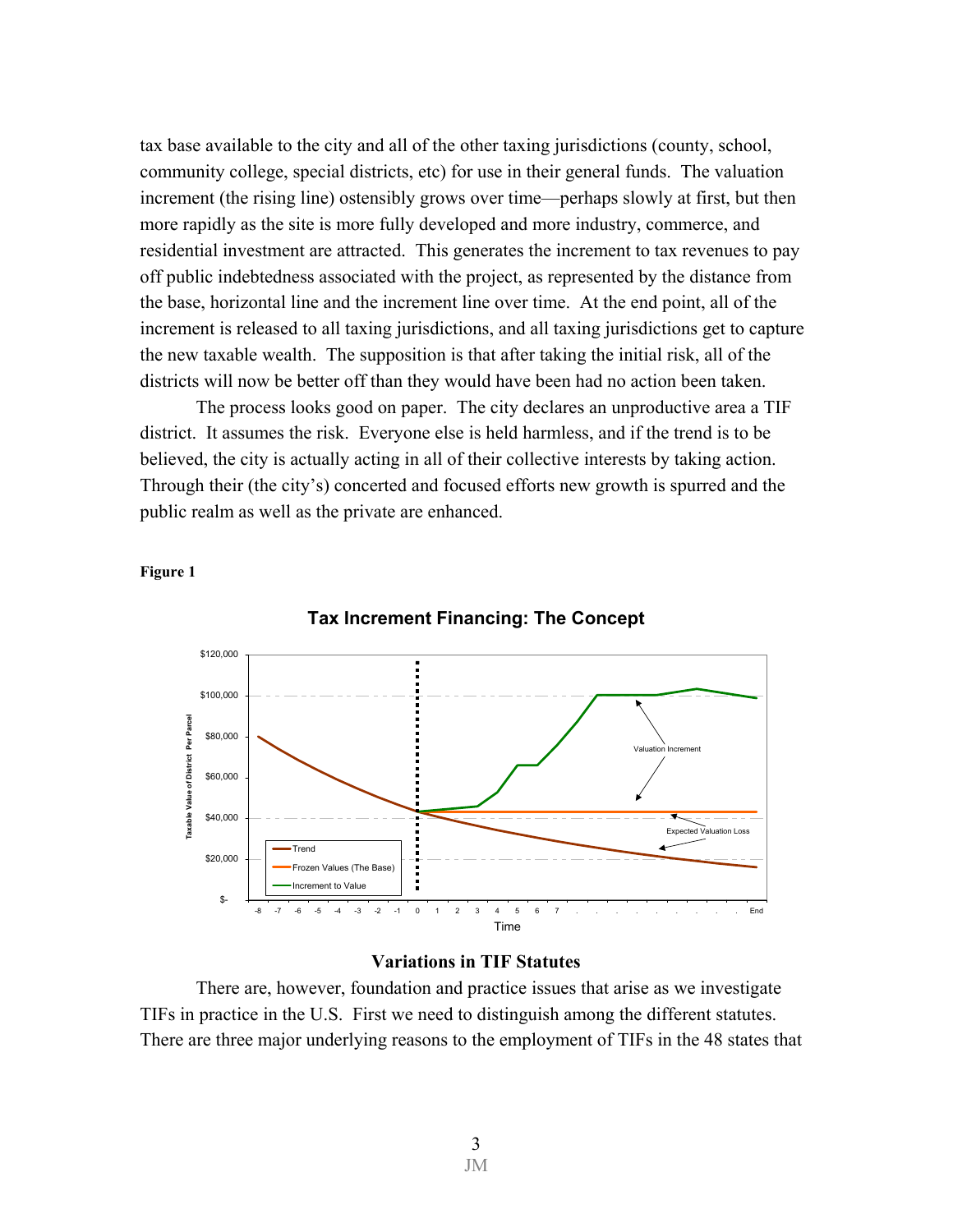now allow them for cities.<sup>2</sup> There was an original supposition, as Huddleston (1982) indicated, that these programs were designed to initiate development that simply otherwise would not have happened in a community. This first dimension to TIF authority was derived primarily from state and federal urban renewal law, which required the area that was the candidate for a TIF designation be considered blighted or a slum. Most early ordinances used very specific language spelling out the meaning of blight, and Figure 1 was constructed with an "urban renewal" scenario in mind. The second dimension to TIF authority called for a "but for" consideration. In effect it required that a TIF district could only be declared to entice development that would otherwise not have occurred in the region "but for" the district's existence. A third dimension has emerged, especially in the last decade. This version does not require the more restrictive blight or but for designations, and simply allows a city to allocate TIF authority for whatever basic economic development or community enhancement purpose that it deems appropriate. In the Midwest, Minnesota is an example of a state requiring blight (MOLA, 1996),  $3$  as also is Missouri (Hubbell and Eaton, 1997). Illinois on the surface requires a but for designation, though Dye and Merriman (2000) openly question the rigorousness of the requirement,<sup>4</sup> and Iowa and Indiana, as examples, now allow the use of a TIF for all basic economic development uses including housing, retail trade, and even speculation.<sup>5</sup>

 Funding also varies by state. Most states simply allow TIF incremental values to apply to local property taxes. Some states have either implemented or tried to allocate increments in sales and use taxes along with earnings taxes. Missouri allocates 50 percent of what it terms "economic activity taxes" attributable to the new development back to the TIF cities to help pay for infrastructure and capital improvements.  $6$  Illinois attempted this in the early 1990s, but has since abandoned the practice. In the main,

<sup>2</sup> We must not exclude counties. According to a National Association of Counties January, 2000, *Issue Brief,* "Tax Increment Financing" at least 33 states now allow counties to use TIF authority to promote economic development.

 $3$  Due to rampant abuse and perceived abuse of the TIF statute in Minnesota, the state legislature severely tightened the restrictions on TIF usage among Minnesota cities after 1990, especially concerning the definition of "blight." As a consequence, since 1990, the districts that evolved in that state have been smaller, contiguous, planned, and much more likely to be focused on specific projects.

<sup>&</sup>lt;sup>4</sup> They note that the "but for" requirement is "often criticized as a mere pro forma assertion made in the self-interest of the municipal government without reasonable standards of proof (p. 310)."

<sup>&</sup>lt;sup>5</sup> A recent, perhaps cynical, innovation in Iowa involves converting agricultural land within a municipality to a TIF district. As this is all land that has not been improved, the TIF designation assures that all of the improved values will be captured preemptively by the city and systematically, for a time, excluded from the remaining affected taxing jurisdictions.

<sup>&</sup>lt;sup>6</sup> Hubbell and Eaton opine, however, that "much of what is being called incremental sales tax is really only a substitution of sales tax generated by a TIF grocery store for sales tax that was being generated by a non-TIF grocery store (p. 3)." This is a common lament among critics of all tax based incentives: Peter is made to underwrite Paul's profits in the name of the public good.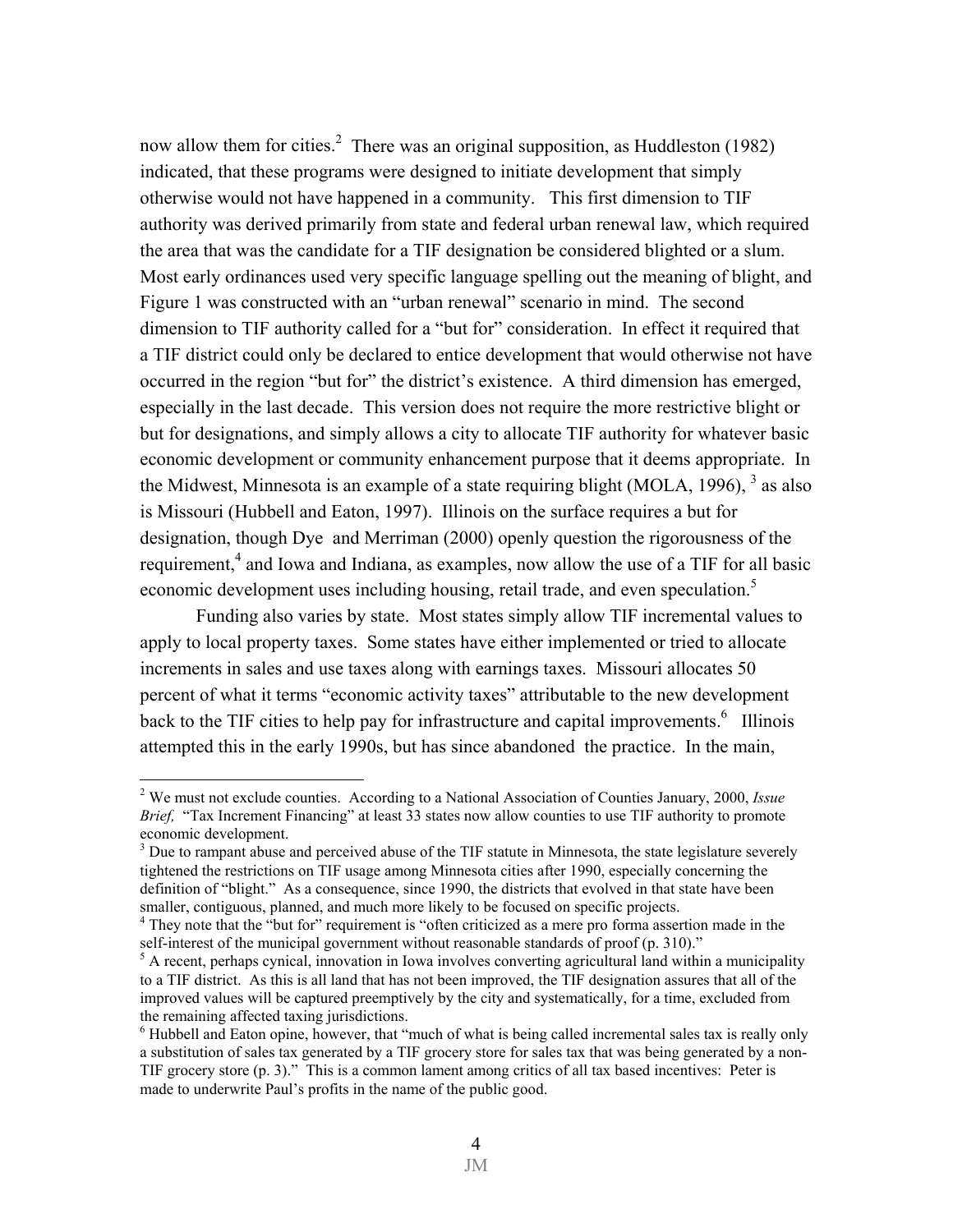however, the property tax authority is the draw of a TIF district. It is attractive to a sponsoring city because it can capture and re-allocate a specific increment of tax receipts specifically for community enhancement, and it is attractive to developing industry in that *its* property taxes are being used specifically to benefit *it* or industries like it.

 Some states only allow certain classes of cities to use their TIF authority. Some states require that all affected taxing jurisdictions be informed and approve of the TIF process. This prevents a city from unilaterally consuming incremental property tax values. Other states, like Iowa, do not require other taxing jurisdiction approval but many do either allow for or require that all affected jurisdictions be informed of the planned action. Some require a time-table for dividing the incremental revenues or an outright sunset of the district. Others do not. Finally, there are provisions that allow for affected jurisdictions to re-visit and evaluate a TIF district to hold both the development and the TIF-creating community to standards of performance and general public oversight.

## **The Iowa TIF Law**

Like many states, Iowa's enabling legislation for a TIF district is rooted in urban renewal law. On paper and procedurally, cities were first required to go through an urban renewal process. The statute originally, clearly, and solely applied to blighted areas, which were, according to Iowa statute, areas that

… constitute a serious and growing menace, injurious to the public health, safety, morals and welfare of the residents of the state; that the existence of such areas … constitutes an economic and social liability imposing onerous municipal burdens which decrease the tax base and reduce tax revenues, [and] substantially impairs or arrests the sound growth of municipalities  $\dots$ .<sup>7</sup>

Changes to state law, however, in 1985 made economic development a general purpose activity and effectively eliminated the aforementioned grave language requiring a finding of blight, although the language has not been amended in the TIF statute; consequently, the preponderance of TIFs as evolved during the 1990s were for nonblighted, non-urban renewal types of developments. It is fair to assume that nearly all of the TIF districts in existence up to the end of the 1980s were of the original, urban renewal variety, as they were aligned with the aforementioned statutory language. It is equally reasonable to assume that nearly all of the TIF districts that have been added in the state during the 1990s have been established for economic development purposes or, perhaps, simply for the purpose of capturing new tax revenues.

<sup>&</sup>lt;sup>7</sup> Chapter 403.2(1) Code of Iowa, 1999.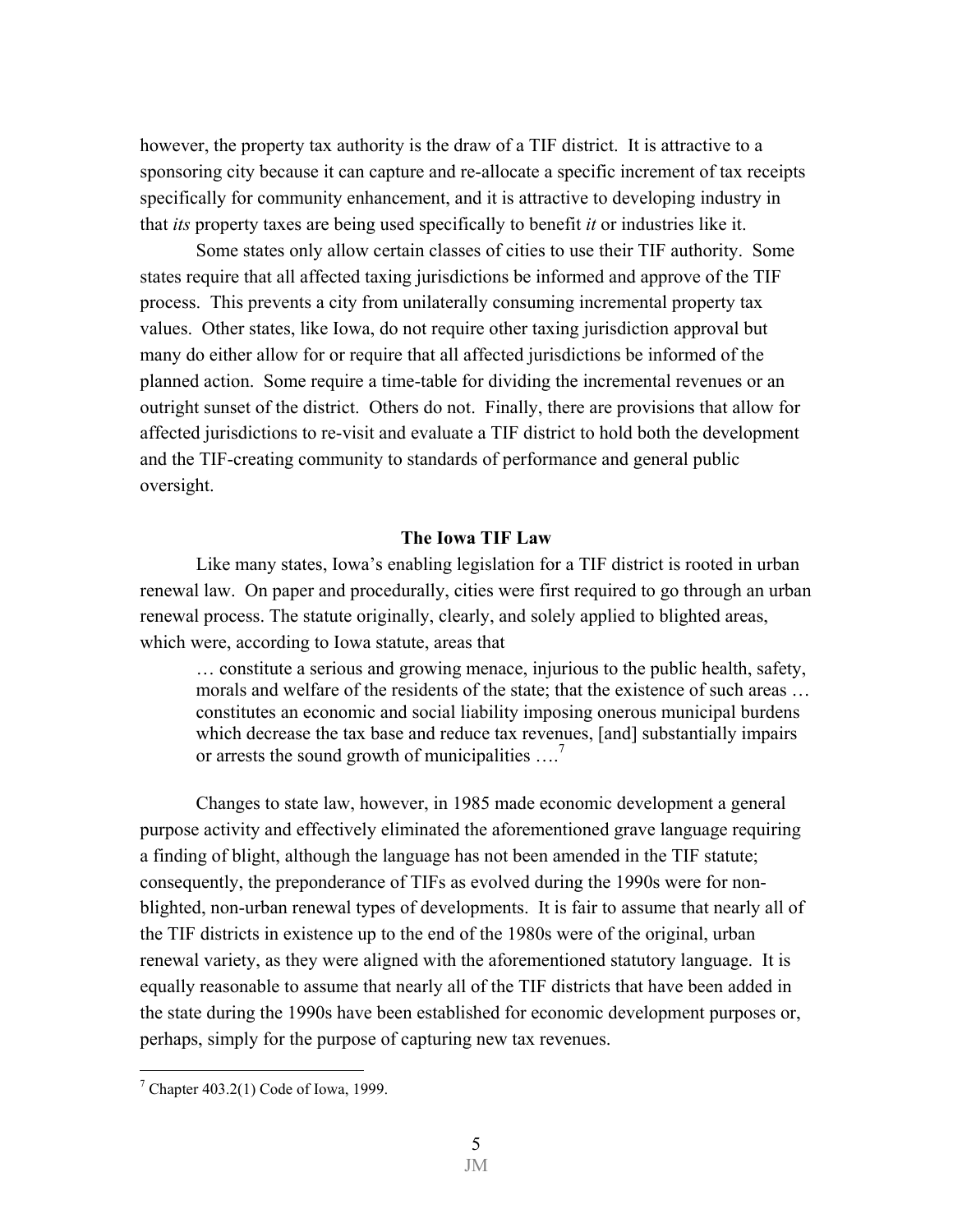The state of Iowa has also expanded the allowable uses for TIF districts. A law was passed in 1996 that was designed to apply TIF incentives to the development of moderate and low income housing. That law was amended, however, the next year so that all value of housing be allowed in a TIF district, and the sponsoring city was required only to dedicate a portion of the TIF increment to promoting, enhancing, or otherwise stimulating low to moderate income housing anywhere in the community.<sup>8</sup> These districts can only last 10 years, after which all of the increment reverts to all governments.

Iowa law allows for cities to borrow against the increment to fund improvements. In principle, once the TIF bonds are retired there is no reason for the district to remain in effect. Over the years there have been many TIF districts started, bonds let, improvements conducted, and districts released back to the tax base. The city of Des Moines, however, which was one of the first cities to form a TIF development district, has yet to release all of the increment valuation of any of its original districts (first started in 1978) back to the tax base.  $\frac{9}{10}$  This is not an isolated problem. Evaluators and representatives of non-city local governments decry the broad misuse of TIF revenue increments for other purposes. In Iowa, TIF revenues from one district might be redirected into improving or enhancing other districts; in essence, there has been a pooling of the resources. In the state of Minnesota, their Office of the Legislative Auditor found that "cities do not terminate districts before their expiration dates and frequently use tax increments as a general purpose funding source. (MOLA, 1996)." Behaviorally, Iowa is not alone in this practice.

 Iowa law also allows the collecting city to simply rebate the taxes paid to the developer, homeowners, or the new industry *with or without* specific performance guarantees. For example, a housing developer can be rebated all of the incremental taxes provided all infrastructure is installed in a timely and correct manner. Instead of the city bonding to ready the land for development, the city simply provides an incentive to get

1

<sup>&</sup>lt;sup>8</sup> The reader certainly must understand what happened. Booming, upscale, suburban developments, which would hardly be classified as "low to moderate income," were effectively excluded from the new allowance. These were the areas where nearly all housing growth in the state was occurring. Developers lobbied hard to gain access to these tax breaks, and the booming suburban cities, who simply wanted to capture the increments as an added incentive were willing to go along. That left the smaller cities, whose concerted efforts had originally enabled the new legislation, with no real inducement to generate low to moderate income housing. While thousands of houses have been constructed with this legislation, only a very small fraction were obtainable by low and moderate income citizens. There as of yet is no study assessing the amount of new or renovated subsidized and moderate income housing enabled by this trickle down approach.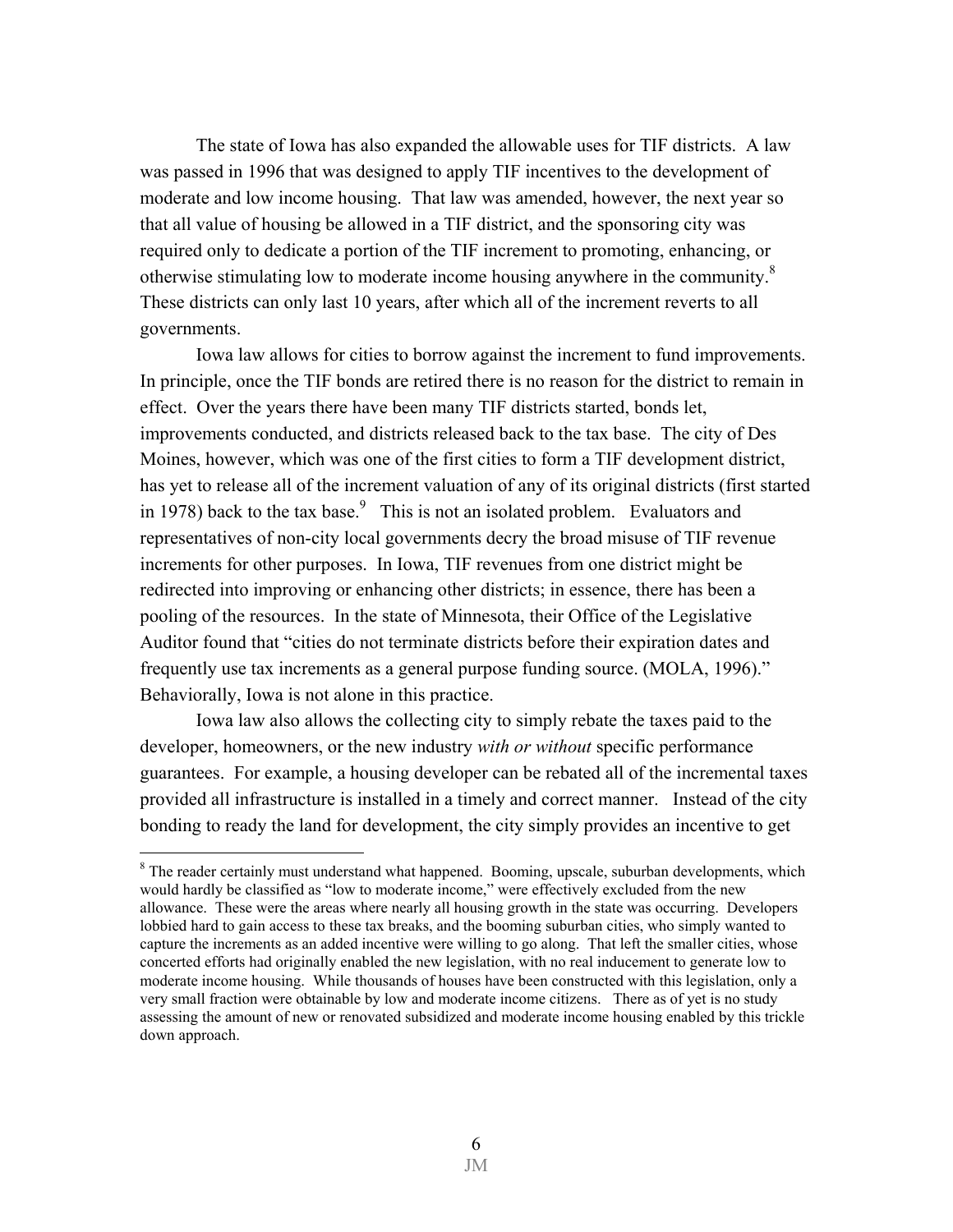the developer to make necessary improvements and enhancements as part of the whole development process. In most states, developers automatically capitalize infrastructure costs into the costs of their homes. In Iowa, now, they can offset those costs with current and future tax savings for themselves or the new homeowners.

In the case of a new industry, the city can require that, as promised, the structure be erected and some set number of new jobs added. These can also be even more openended, more along the line of "if you build it …" without minimum capital investment or job growth specifications.10 Although open-ended, the advantage of this kind of approach is that it normally is very short in duration (say, from 5 to 10 years) and it is industry and site specific. Another advantage for local decision makers is that it is a short, sweet, and cut-and-dry arrangement that does not entail municipal investment, capital improvement, and municipal oversight. The disadvantage of course is that local democracy notwithstanding there is very little local let alone state oversight over this process.

There is another, more subtle evaluative disadvantage, as well: there is the presumption of policy efficacy and area economic development efficiency because these agreements are nearly always attached to a "bird-in-the-hand" industry – one that's new or expanding. There is, however, little to no assessment let alone rhetorical acknowledgement of the net effects locally or regionally as a result of the development, directly, or the TIF allowances, indirectly.<sup>11</sup> This problem is nicely described by Dye and Sundberg (1998) where they note that policy makers that are "unused to the concept of opportunity cost might be susceptible to making a poor decision if financial viability is confused with efficiency (p.96)."

<sup>-&</sup>lt;br>9  $9^9$  To be fair to the city, however, it has over the years released roughly half of the increment to all local governments. It retains the remaining taxes on the increment to continue to develop the district and use as a development incentive to new firms.

<sup>&</sup>lt;sup>10</sup> As an example of mixed conditions, the City of Walcott, Iowa, advertises, as part of the Quad-City Development Group, "Tax Increment Financing (TIF) Rebates" if (1) the new construction increases the taxable value of the property, (2) construction begins within a year of entering into the agreement, and (3) there is a sunset period (October, 2002) for this eligibility. In this case, the builders are given a graded, decreasing tax rebate ranging from 60 percent in the first year to 20 percent in the last year (year 5). Other cities provide full rebates for a fixed number of years.

<sup>&</sup>lt;sup>11</sup> One of the more volatile cases to arise in Iowa has to do with the city of West Des Moines using its TIF authority to help underwrite the development costs of a mega-mall complex on its undeveloped western fringe over the next few years. This mall will undoubtedly attract a modicum of new trade to the region, but it will also shift the locus of trade from some of that city's existing retail establishments and the metropolitan region as a whole. Though challenged in the courts (by existing mall owners) regarding a strict interpretation of urban renewal requirements, the courts dismissed the case and found for the defendants. In effect, they ruled that Iowa law as written and implemented allowed only the designation of an urban renewal district, but that a finding of blight was specifically not required. The issue of pecuniary shifts did not interest the court, either, as state law did not prevent nor express any concern over it.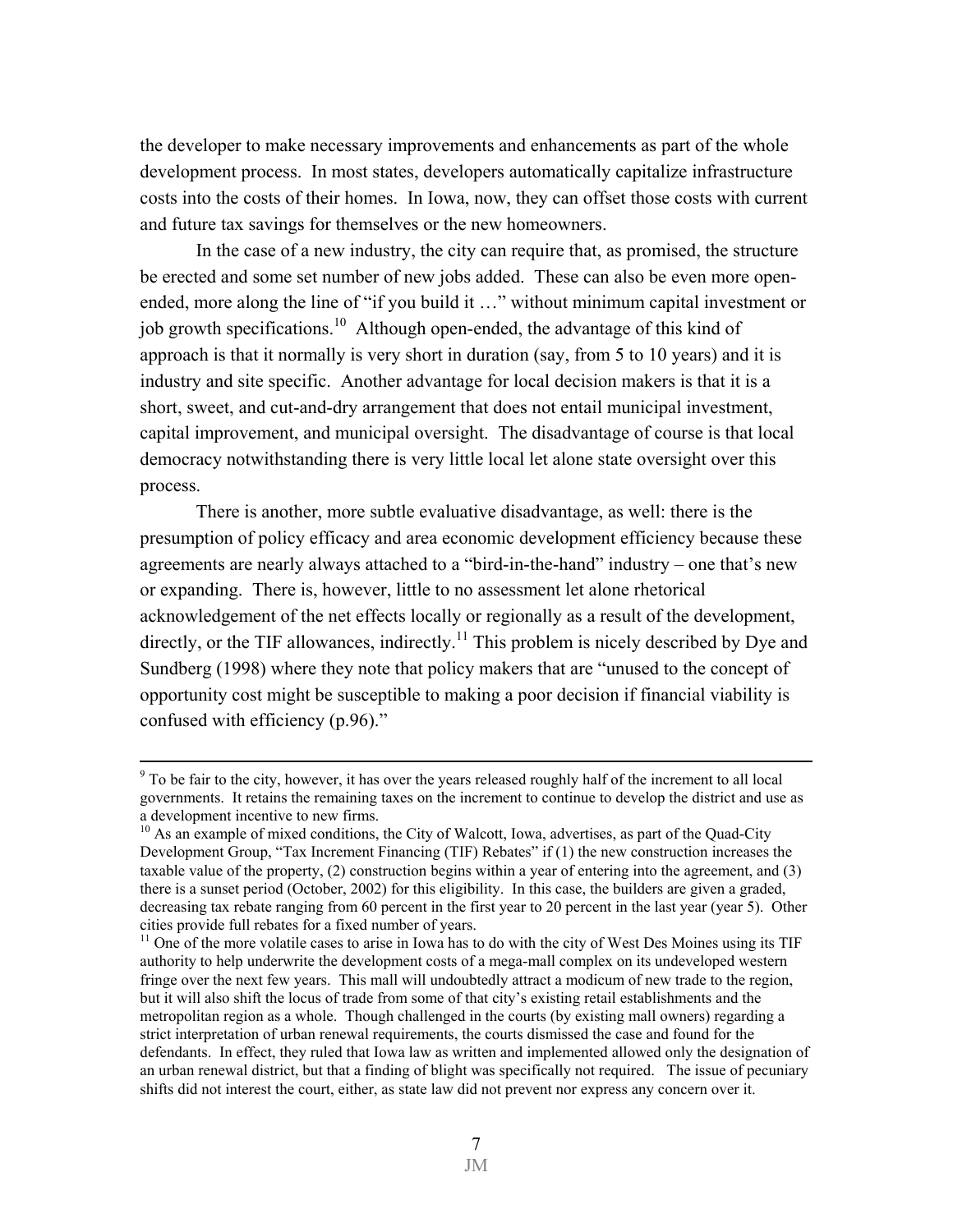Some cities take credit for their direct investment in new commercial and industrial establishments. For example, a city councilor recently touted his community's "10 percent TIF grant" to a new hotel in promoting the city's willingness to get its "hands  $\text{dirty}$ " in making economic development happen.<sup>12</sup> As we review other state's economic development policies and programs, we see that the TIF option is actively advertised as not just a possibility, but more probably an entitlement for new or expanding business, industry, or housing development.

#### **What Do We Know About Their Performance?**

There have been several studies of TIFs over the past decade or so, but we will just highlight a select few. Anderson (1990) found that TIFs in Michigan corresponded with increased property growth, but the direction of correspondence was not reported. He could not tell whether the TIF caused the increase or that the areas that were increasing in economic activity were candidates for a TIF district designation (which would imply that they were used pre-emptively to capture tax revenue). Mann (1999) did not find a positive relationship between a city's prior growth and the adoption of a TIF. She did find that TIF adopters did so because their neighbors were adopting them – that they did so to remain regionally, spatially competitive – that they were, in effect, engaging in copy-cat behavior. Mann and Rosentraub (1998) also looked at the effects of TIFs on property wealth and concluded in their study that in the state of Indiana the housing values in TIF-adopting places were much greater than in those without TIFs, though they wonder whether the growth is sufficient to offset the public costs of the TIFs. Still, they note that, at least regarding their state and the cities they studied, "the TIF mechanism is an important tool for economic development, with the potential to benefit a wide range of people and income classes in a community (p. 543)."

 Dye and Merriman (1999) in a study of northern Illinois cities found that cities that adopted TIF districts grew more slowly after adoption than those that did not and that the growth that did occur in the TIF districts appeared to come at the expense of growth elsewhere – that the TIF had a regional pecuniary effect both within the sponsoring city and the region.

 Lawrence and Stephenson (1995) assessed the localized outcomes of TIF districts in the city of Des Moines, Iowa. They found in that one case, a case grounded on a

<sup>&</sup>lt;sup>12</sup> Doug McReynolds. "Town gets hands dirty securing its future." Letter to the editor of the Des Moines Register, 26 March 2002. In that letter, the city leader boasted of \$250,000 of dedicated development incentives to a new hotel. In short, the advertising pitch is of a public-private partnership where, it is implied, new business can count on this city to underwrite up to 10 percent of their investment costs through redirected taxes via the TIF process (p. 10A).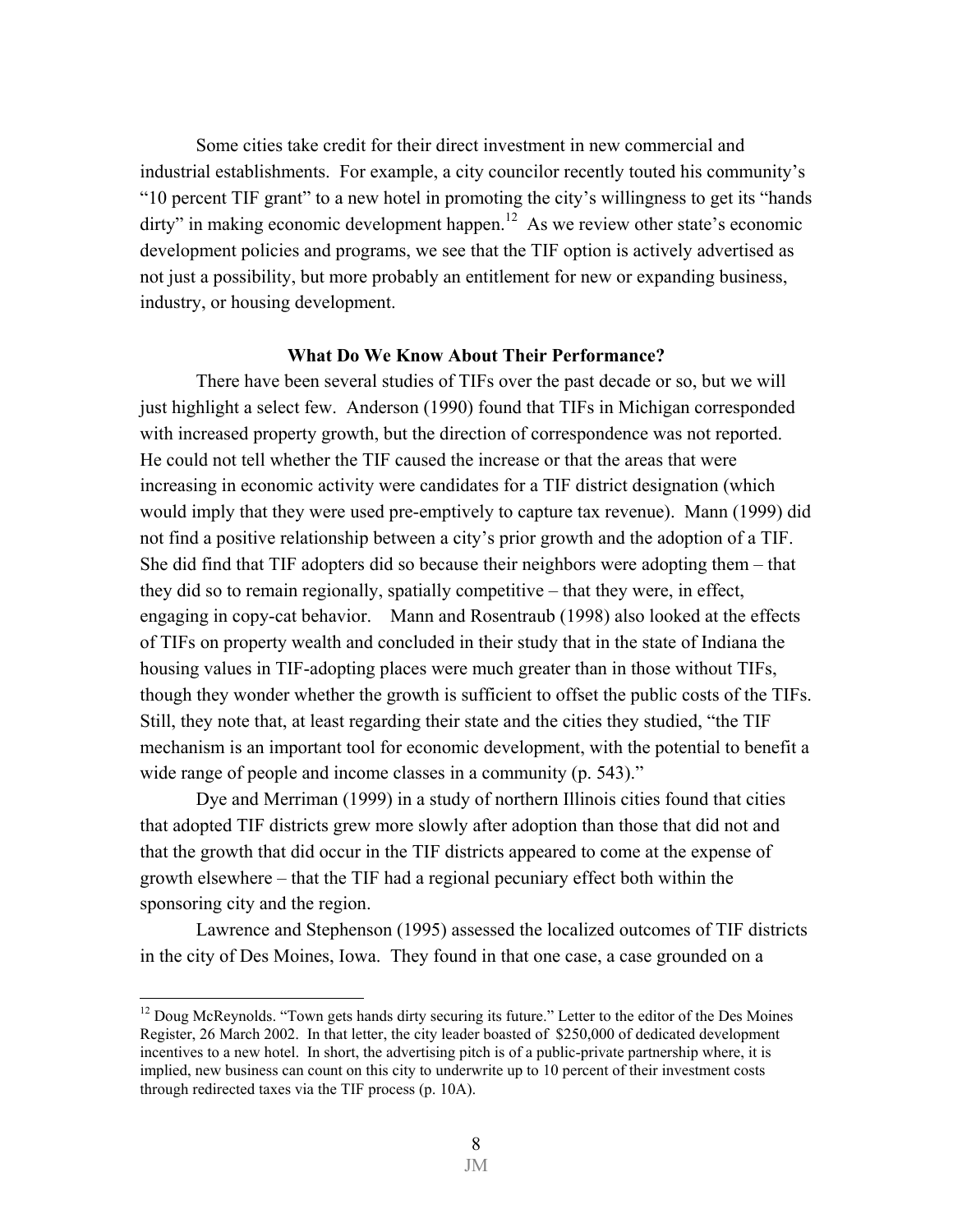traditional blighted central city scenario – a scenario where the city literally had no where to go but up – that non-TIF property owners initially subsidized the TIF region, but over a reasonable period of time the TIF began to generate returns to the entire property tax paying region.

 What these studies seem to tell us is that there are no definitive, generalizable findings regarding TIF adoption and the identified sets of either benefits or detriments that they may cause locally or regionally. Due to the variations in enabling authority, these districts must be assessed within specific states and interpreted solely or nearly solely within the context of that state's enabling statutes, interpretations, implementation, and broad economic experiences.

 Dye and Merriman (1999) give us a useful summary of the economic foundations that justify the offering of these types of development incentives. The first would be a *market failure* where it is highly desirable for local (or state) officials to try to manipulate their industrial mix.13 The second, to *ameliorate blight*, is accomplished through the redistribution of income and resources to areas and certain groups of people that need it the most. It reflects a direct subsidy to people and places that may very well come at the expense of growth elsewhere, but which may otherwise be efficient and highly desirable (Bartik, 1991). The third would represent an opportunity to *shift revenue* responsibilities. Most state educations systems equalize local capacity and effort. TIF development incentives remove property tax base from intergovernmental calculations. For schools, in this example, the designation of a special tax abatement district simply shifts a portion of local revenue responsibility and capacity to the state. The last reason they called the *bidding war*. This is the one which we believe behaviorally makes the most sense in much of modern economic development policy. Whether the policies represent outright inter-community bidding or simply copy-cat behavior (Mann) really doesn't matter. What does matter is that many cities are willy-nilly adopting economic development policy packets that may or may not fit with their needs or their region's needs.

# **Where Does this Lead Us?**

 It is evident that there are no generalizable policy guides emanating from the findings of the research that has been conducted to date. There are several limitations to

1

 $13$  Now in vogue are targeted industry recruitment strategies and the variously named cluster development strategies of state and local governments. All are attempting to diversify their economies to help either bolster growth or offset cyclical vulnerabilities. Others are attempting to capitalize on actual or perceived strengths by investigating and exploiting potential up-stream and down-stream production linkages. All of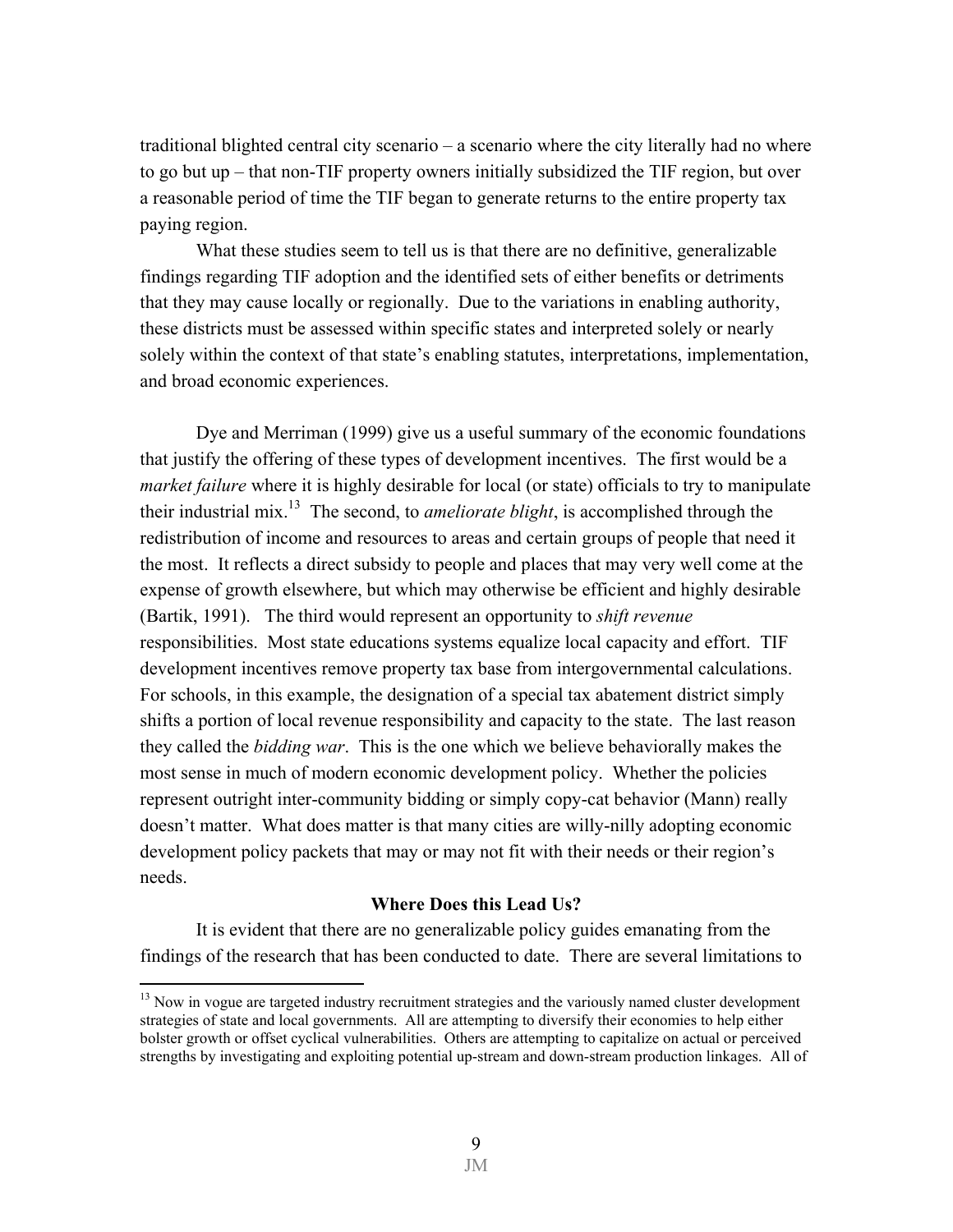the research: First, every local government in every state is enabled differently – they are "creatures of the state."14 It is hard to generalize local government authority, fiscal capacity, and fiscal opportunities across state lines; consequently, findings, whether for Minnesota, Illinois, Wisconsin, Iowa, Indiana, or Michigan, are localized and highly state-specific. Courant (1994) gets at this nicely where he notes that such imprecision is to be expected and derives from a "geographic heterogeneity that is extremely difficult to correct for statistically (866)."

 Second, TIF statutes, as has already been mentioned, vary by state. Some require rigid standards; others do not. Some require negotiation among all affected governments; others do not. Some require state approval and oversight; others do not. Just as we cannot generalize political structure and capacity across state lines, we also cannot generalize development policies without carefully detailing allowances and prohibitions.

 Third, we are faced with time considerations concerning the evolution of these kinds of districts, the particular kinds of uses to which they have been and are currently being put, and the accurate tallying of public benefits and public costs. In short, the *raison d'etre* for this kind of development policy has evolved and is evolving. Uses have changed, for the most part they have been liberalized tremendously, though, in the Minnesota example, we know they have been further restricted. Over the years, local and global economies have changed tremendously, as well. In consequence, it is very difficult to gauge the net present values of all costs (as measured by direct public investment via tax breaks) and all benefits (as measured by net new tax receipts after incremental public costs have been accounted).

 In this study we are interested in compiling sets of direct outcome measures that help us to categorize the overall efficacy of TIF adoption in the state of Iowa. We are much more interested in discerning both the extent of the phenomenon, the costs as measured by direct public investment in business growth, and the possible outcomes that can be attributed to these investments. We are disappointed that the many studies that we reviewed omitted any significant discussion of the actual extent, magnitude, and characteristics of TIF adoption among the states. Though we suspect that we might be a tad odd in Iowa, the literature does not give us much to compare ourselves to.

these strategies pre-suppose a high level of inter-industrial economic understanding and sound grounding in the theories and processes of urbanization.

<sup>14</sup> Phrasing often attributed to the interpretation of John Forest Dillon's findings in *Clark v. Des Moines, 1865*, where he indicated that local governments have only those powers (1) expressly granted them by the state, (2) those incidental to their expressed powers, and (3) those essential to the declared purpose of the [municipal] corporation. This is called Dillon's Law.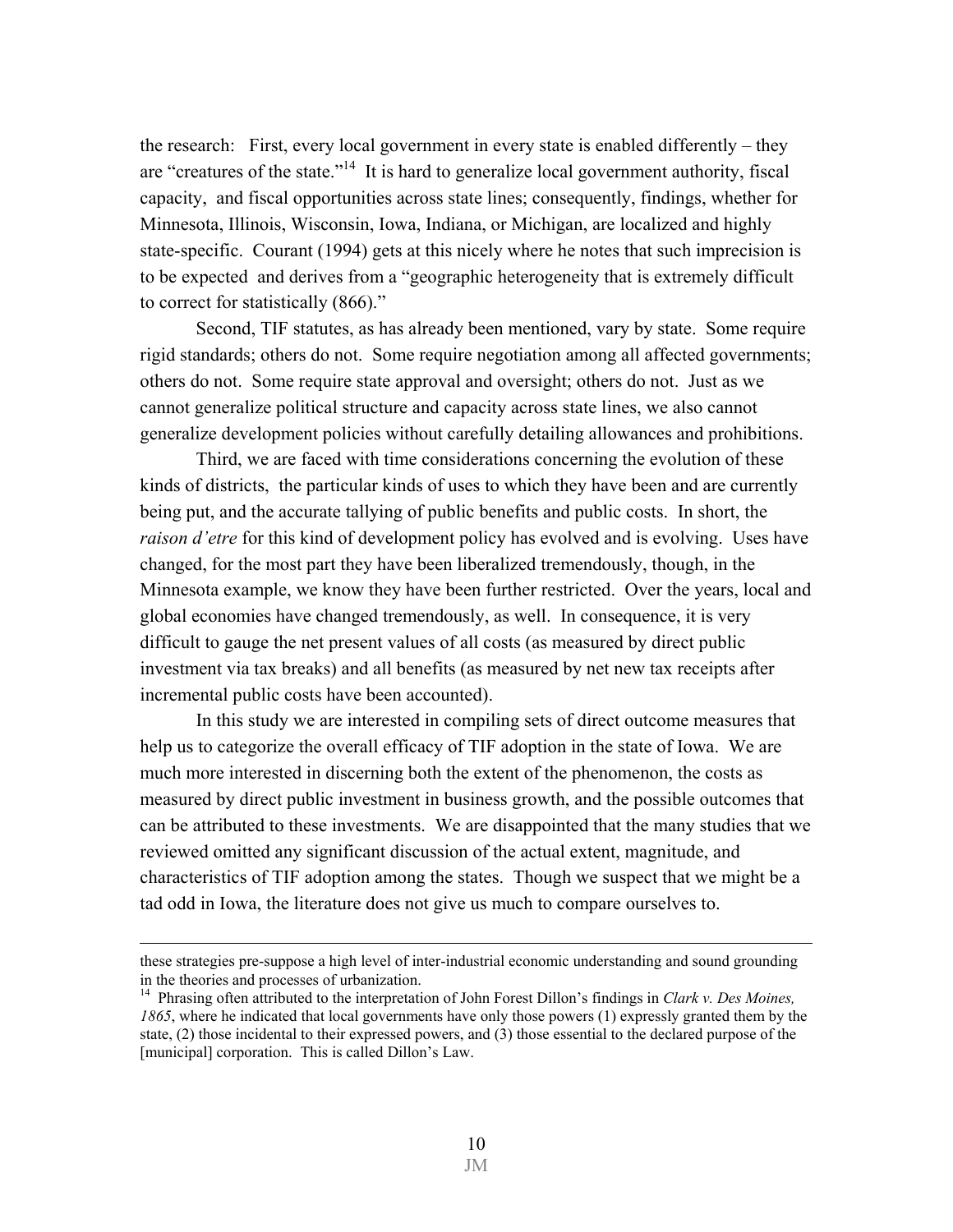Two particular approaches to measuring TIF districts' worth have been (1) differential growth rates among TIF versus non-TIF areas (either within a city on a district by district basis, or across cities by virtue of the simple presence of a TIF district), as measured by either specific taxable valuation changes or overall broad economic conditions (e.g., rates of economic growth, firms, jobs, etc.), and (2) a comparison of tax rates over time in TIF cities and in non-TIF cities.

 In the case of our study state, however, neither of these indicators is very satisfying. Iowa state law, via property equalization orders, taxable valuation growth limits and outright state legislated tax exemptions, manipulates local tax bases.<sup>15</sup> The state also maintains general and categorical tax rate limits.<sup>16</sup> Due to constraints on taxable property growth (mostly in residential properties) and the elimination of some previously taxable categories, mean tax rates have crept upward over the years – despite overall economic growth in the state, the tax base did not keep pace with inflation during much of the previous decade. It would be ideal, however, if we could obtain reliable assessed (market) valuations for all classes of property and for all communities in the state. This would eliminate the need for relying on the more-reported taxable valuation statistics versus the more market-reliable assessed valuations. State sources cannot make the data available in such a format for cities without extraordinary effort. As a consequence, our city by city conclusions are constrained *a priori*.

 Because of the manner in which property tax data are collected in Iowa we have to rely on partially (un)satisfying sets of data to get at our questions and at our answers regarding the employment of TIF incentives across the state. We have some data at the community level, though, which in and of itself is enlightening about the prevalence and comparative size of these districts in the state. In specific, in the first section, we will control for those communities that had TIFs in place before 1989 (the traditional urban renewal TIF configuration) versus those that added TIFs after 1989. We will also look to see if there are discernible differences when we control for communities in metropolitan counties versus those that are not.

<sup>&</sup>lt;sup>15</sup> The state limits residential and agricultural taxable values to 4 percent growth per annum. There are also limits on other classes of property. If the assessed value of residential properties, for example, grows by more than 4 percent, the taxable value is then *rolled back* to reflect just 4 percent growth. Consequently, during a robust economy, the fraction of residential assessed value that is taxed goes down. Current housing taxable values are roughly 52 percent of assessed values. In addition to the roll backs, the state recently eliminated manufacturing machinery and equipment from the tax base. This unilateral move systematically eliminated much of the commercial and industrial tax increments that many cities had hoped to capture.

<sup>&</sup>lt;sup>16</sup> Cities, counties, and school districts account for about 94 percent of all property tax collections. All have general fund and categorical fund property tax rate limits.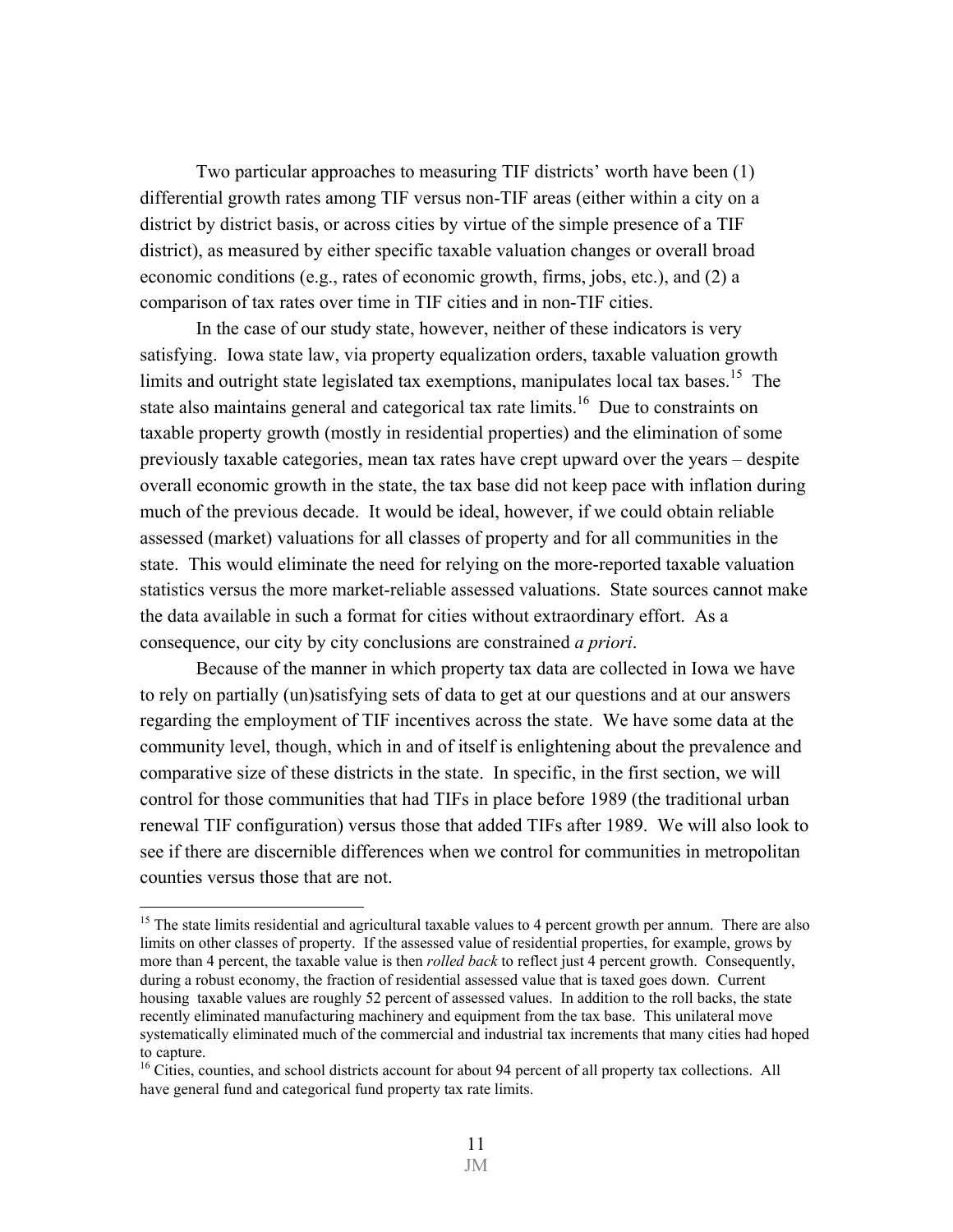The remaining data and analysis, however, are organized at the county level with no specificity at the city level. These data differentiate between all municipal and all non-municipal taxing districts in each county in the state. As all property taxes, taxable valuations, and assessed valuations have to be compiled and certified at the county level, there is a high degree of accuracy and uniformity across counties and across time in these data sets. These sets will allow us to estimate the weighted average municipal tax rates across our counties and to calculate the taxes collected from the TIF districts in the counties over time from all of the taxing jurisdictions. These sets also allow us to count the actual number if TIF districts (not just TIF ordinance cities) as they have accumulated over time as each, for tax district purposes, must be separately accounted and certified. Much of our analysis, therefore, will depend on the county-level summaries.

By relying on the county level TIF and valuation statistics we will be able to isolate sets of possible direct county outcomes associated with the multiplicity of TIF usage in the state, including changes in

- assessed residential valuation,
- taxable commercial and industrial valuation,
- jobs,
- population,
- earnings, and
- trade shares

The question we are trying to get at is basic: are these districts spurring growth or are we actually, wittingly or unwittingly, squandering public resources?

# **Iowa TIF Outcomes**

 We will present two sets of findings about TIFs in Iowa. The first looks just at characteristics of cities with TIF ordinances over time. It allows us to gauge the growth in TIF cities and valuations, but it does not allow us to compile any meaningful measures about the amount of TIF related revenues that may be collected by these cities. State data sets simply do not allow us to determine these values at the city level from this data set – this data set only allows us to identify the city portion of the consolidated levy.

 We further sub-divide our cities to determine whether they were an original TIF city, those enacting the statute in 1989 or before, a newer TIF city, those enacting the statute, after 1989, or those that have never used a TIF. This assessment simply allows us to generalize about our cities and the locus of this activity. We also distinguish among cities that are located in a metropolitan county versus those that are not to investigate whether there are noticeable metropolitan influences. The second set of findings looks at county level conclusions.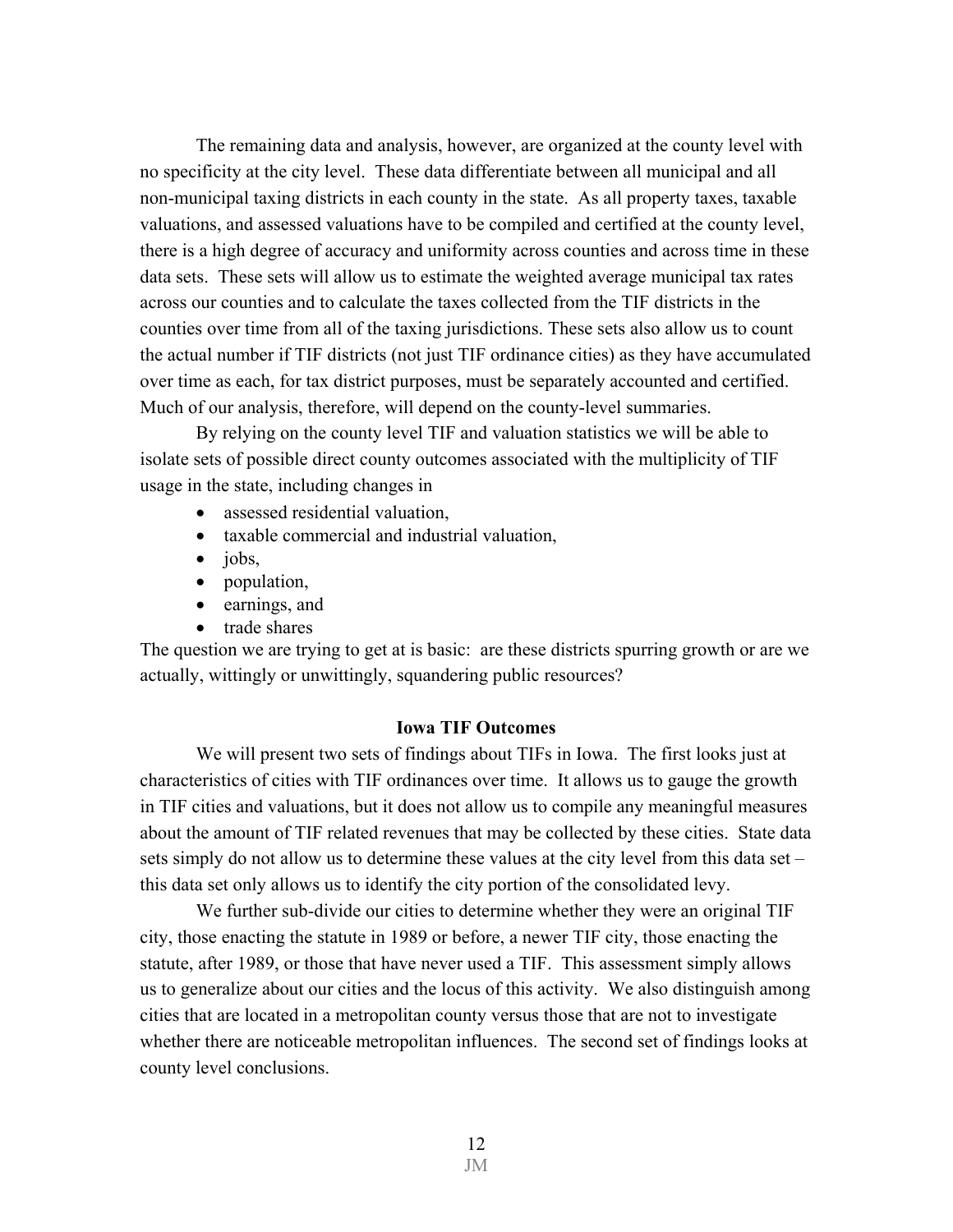#### TIF Cities

 Figure 2 displays much of the basic statistical information on TIF adoption by Iowa cities over the previous decade. TIF nominal valuation in our cities increased from just under \$650 million in 1989 to \$4.2 billion in 1999 (Figure 2A), an increase of nearly 550 percent. All taxable valuation in our cities over this period increased by 53 percent, so the accumulation of TIF valuation by our cities was at a rate of more than 10 times greater than the overall growth in municipal taxable valuation. The number of cities with TIF ordinances also increased markedly over this period. In 1989 there were 126 cities (13 percent of the total number of cities) with TIF ordinances, by 1999, there were 323 (Figure 2B), an increase of 156 percent.

Figure 2C shows us the value of TIF valuation as a percentage of total taxable valuation in cities in the state and the total taxable valuation of cities that had TIF ordinances. In 1989, just 1.7 percent of the state's total city tax base and 2.2 percent of TIF city tax bases were in TIF districts. Those values steadily rose over the decade. In 1999, 7.1 percent of the state's city tax base and 7.7 percent of TIF city tax bases were in TIF districts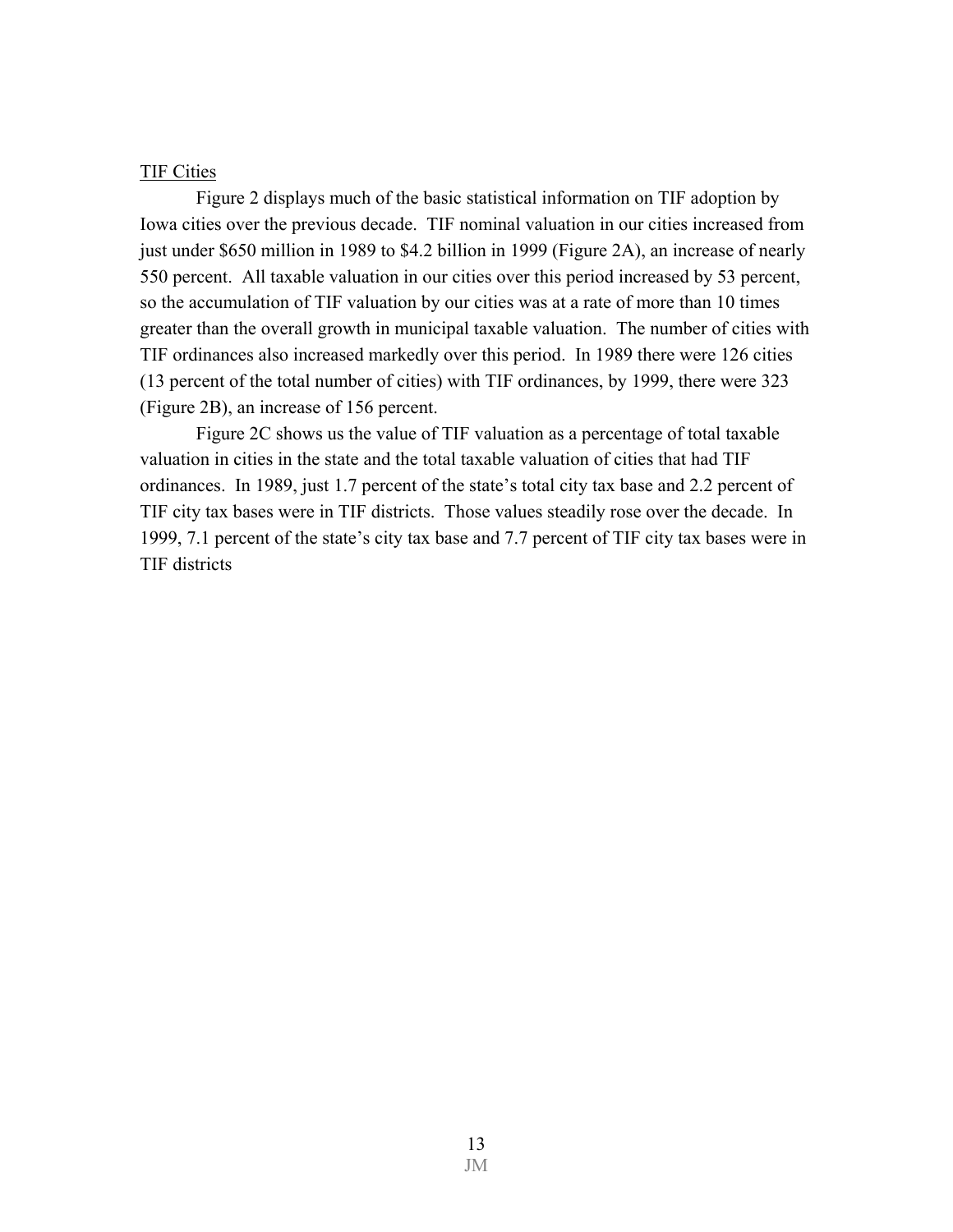

This figure also underscores another factor: the 15 percent of cities that had TIF ordinances in 1989 accounted for 75 percent of the total taxable valuation available for cities. In other words, most of the 1989 TIF cities were quite large. By 1999, 34 percent of the state's cities have ordinances and the TIF cities accounted for 92 percent of the state's urban valuation. Stated differently, the 626 cities in Iowa that still did not have a TIF ordinance in 1999 accounted for only 8 percent of the state's urban tax base.

 Figure 2D shows us the taxable value growth in our TIF districts over time. In 1989 the average taxable valuation (the increment) in TIF cities was \$5.12 million. By 1999, that value had climbed to just under \$13 million per city.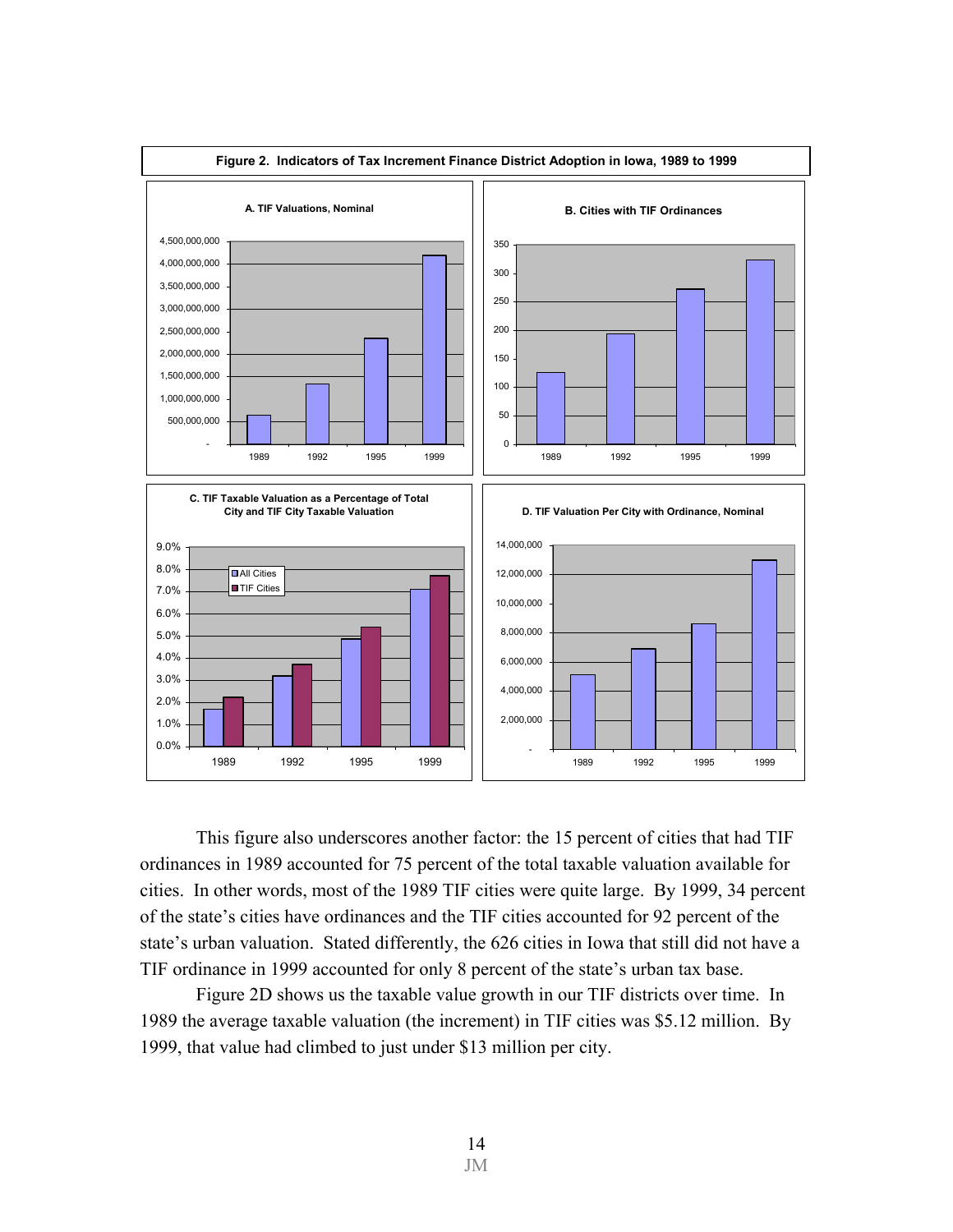# TIF Cities by Adoption Period and Metropolitan County

We reclassified the data in Figure 3 to help us to discern more about our communities that are using TIF ordinances. As we already discussed, nearly all of the communities that had TIF ordinances in effect in 1989 did so under the more strict, urban renewal and blight considerations.17 Nearly all of TIF adoptions after 1989 did so without utilizing the urban blight criterion, as it was no longer a necessity in the law. We wanted, then, to distinguish what we could about these latter adopting cities. Finally, we wanted to take a look at some of the change characteristics of the 626 cities that have not enacted a statute. As the majority of economic growth in the state has accrued to its metropolitan counties, we also controlled for whether the city was in a metro county or not.

Figure 3 helps us to gain some perspective on our cities. In Figure 3A we see that the vast majority of both TIF and all other valuation growth between 1989 and 1999 has accrued to the original TIF cities, whether they were metro or nonmetro. The metro 1989 or before TIF cities added \$1.4 billion in TIF value and \$9.5 billion in all other value. The nonmetro 1989 or before TIF cities added a much higher ratio of TIF value (\$964.1 million) compared to all other value (\$3.56 billion). Although those cities adding TIF ordinances after 1989 yielded much less growth than our original group, we can see that the amount of TIF valuation as a percentage of all valuation is higher than the pre-1989 group. Valuation growth among our 624 non-TIF cities was very small, amounting to about \$.864 billion in all.

 Figure 3B gives us the changes per capita between 1989 and 1999 (using 1999 populations as the divisor). The metro pre 1989 cities added \$1,506 per capita in TIF incremental values and \$10,241 in all other values. The non-metro, pre-1989 cities added \$1,576 in TIF increment and \$5,585 in all other values. The metros here yielded nearly twice as much all other valuation growth as the nonmetros. Among the post 1989 cities, we see that those in the metros, primarily the booming suburban cities, averaged new TIF increment per capita of \$3,563 and all other valuation of \$11,500. For the post 1989 adopters that were not in a metro, they added \$2,070 in TIF increment per capita and \$4,048 in all other valuation. For this chart we can see that cities in the metropolitan counties fared much better in growth per capita.

 Figure 3C gives us the TIF increment and all other taxable valuation growth per community in each group. The accumulations in the metropolitan pre-1989 TIF

1

<sup>&</sup>lt;sup>17</sup> We have already established that the early adopters of TIF ordinances were the state's larger cities, including nearly all of its metropolitan cities and most of its larger trade centers. These were the cities that had undergone significant central city deterioration over the years and were the original candidates for renewal.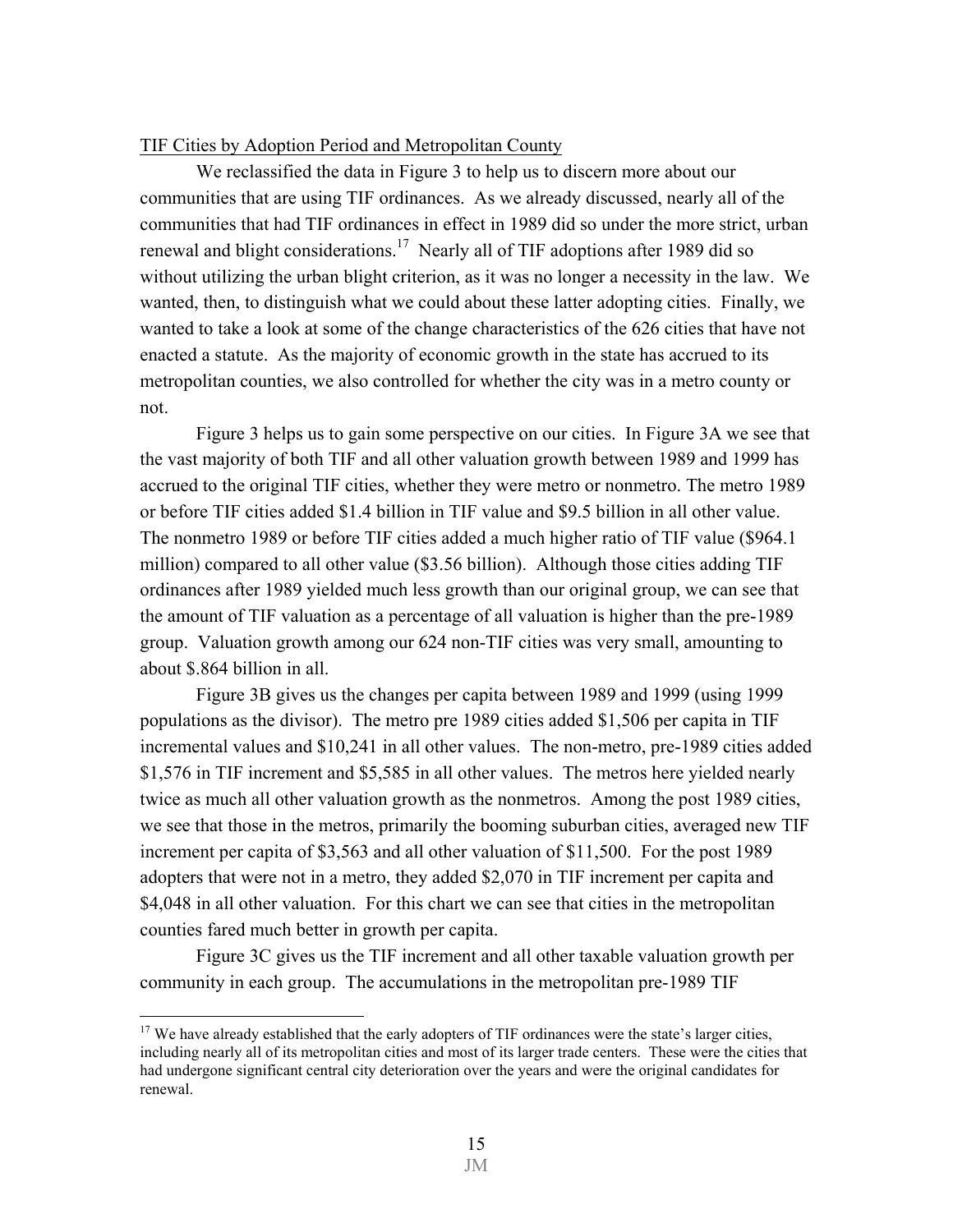communities were tremendously greater than the accumulations in all of the other sections. They added \$55.98 million in TIF increment and \$380.7 million in all other valuation per community over the period assessed. The nonmetros in this group added \$9.5 million in increment and \$33.3 million in all other taxable values. Per community, the metropolitan cities that enacted TIF statutes after 1989 did better then the nonmetro pre-1989 cities. They added \$11.0 million in TIF increment per community and \$35.5 million in all other valuation. The non-metro, post-1989 cities added \$3.5 million in increment and \$6.8 million in base per community.

 Last, in Figure 3D we simply compare a couple of indicators. The first is TIF incremental valuation change as a percentage of total valuation change. The second is the percentage change in population over the same period. We can see that all of nonmetro aggregations posted much lower population gains over the years measured than did their metropolitan aggregations. The metro, pre-1989 group grew by 9.9 percent, and the metro, post-1989 group grew by a whopping 19.1 percent. Among the nonmetro, after 1989 cities we find population growth 3.3 percent, and in the nonmetro pre-1989 cities we find population growth of just 2.3 percent. In both of these cases, these cities realized a lower rate of population growth than the cities located in the metropolitan counties that did not have a TIF ordinance in effect by 1999.

In contrast, when we look at TIF incremental values as a percentage of all taxable valuation growth for our cities, we see that for the post 1989 nonmetro cities, the TIF increment that they captured represented a full 34 percent of all valuation growth; among the metro post 1989 cities 24 percent of all new growth was captured in a TIF increment. The pre-1989 nonmetros captured 22 percent, and the metros in that group captured 13 percent. If we look at TIF capture as a measure of economic development effort intended to lead to job and population growth, at least by this measure the evidence indicates that the TIF "effort" only works, as measured by significant population gain, in metropolitan counties. Among our two nonmetropolitan city groups, we see each has a relatively high level of effort coupled with comparatively poor population performance.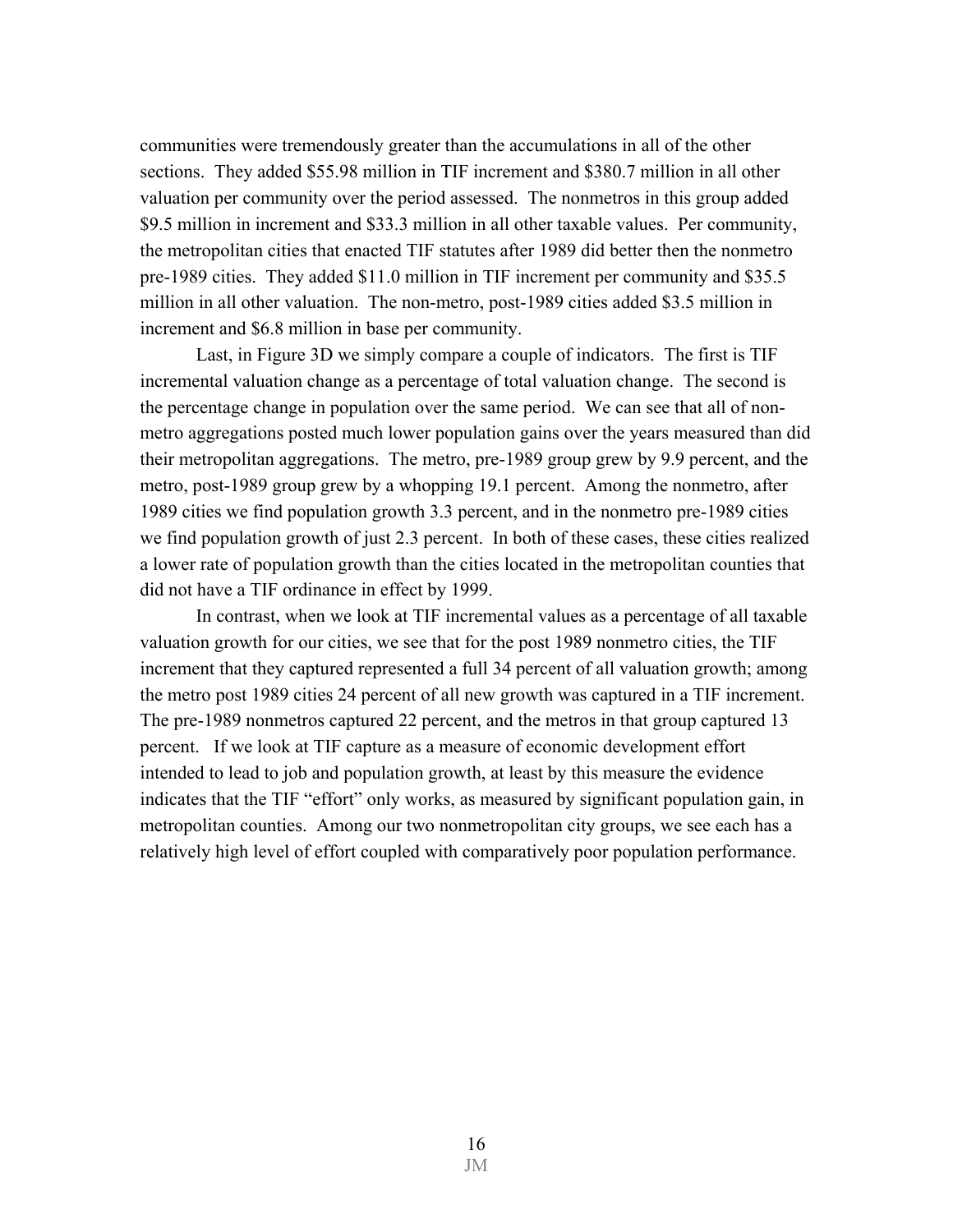

# Aggregating to the County Level

 For a more comprehensive assessment of the some of the data on our TIF districts in Iowa, we are required to rely on county level aggregates. In this section we are able to isolate more information about our TIF districts, including the actual number of districts over time, the value and the kind of assessed and taxable valuation that is in the district and in the remainder of the urban areas of the counties, and the amount of taxes that are collected, respectively, in the increment and in the remainder of the urban jurisdictions.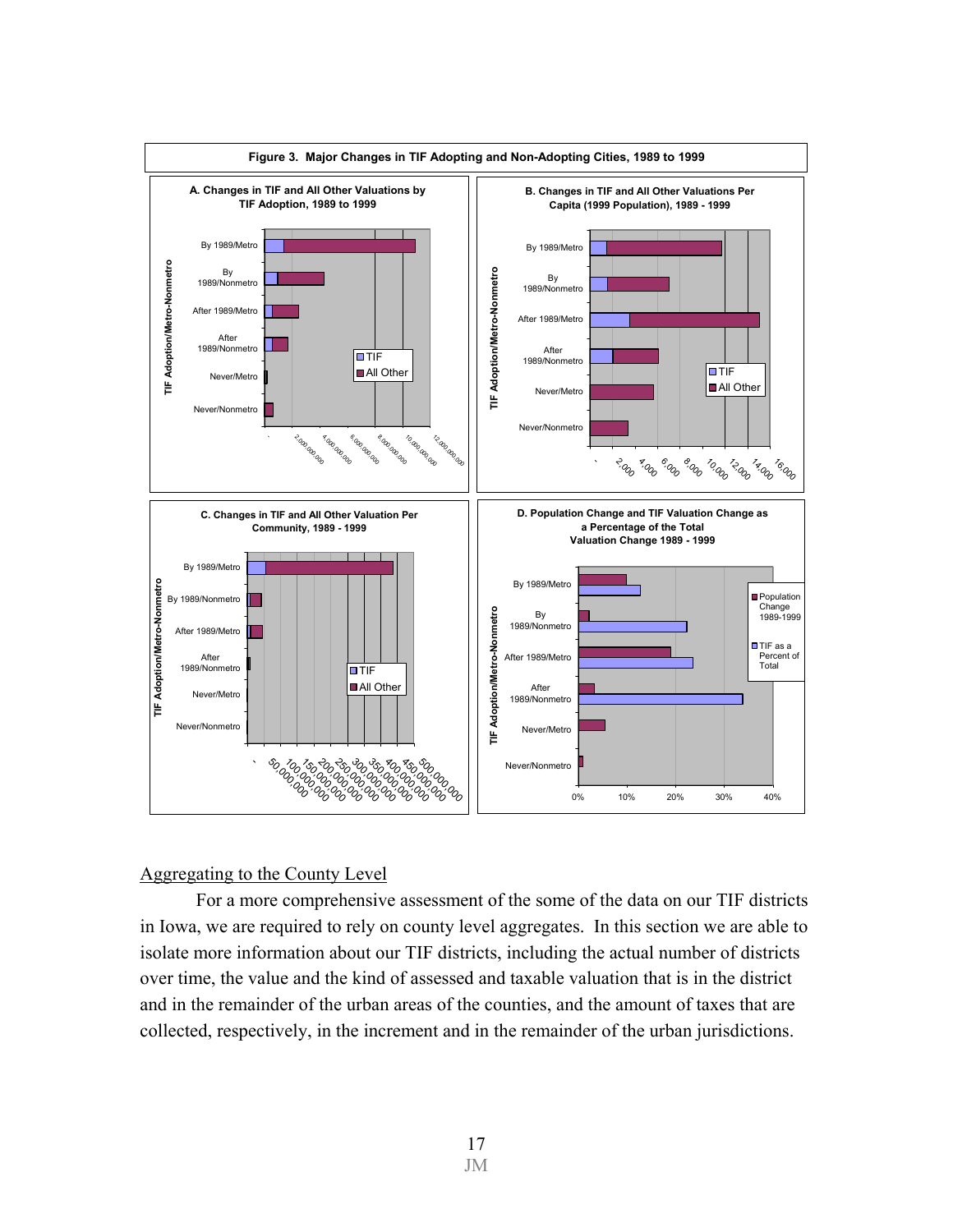After we isolate some of the characteristics of change in TIF districts in our state over two time periods, 1989 and 1999, <sup>18</sup> we are also interested in determining whether there are measurable economic and social outcomes that we might attribute to the accumulation of TIF territory and investment. We have added data on jobs, population, nonfarm earnings, and retail trade changes to our data set.

 Figure 4 gives an eye-opening display of the growth in TIF districts in the state of Iowa over the last decade. Our cities in metropolitan counties had 73 TIF districts in 1989, but by 1999 they grew to 673. Our cities in the state's nonmetropolitan cities had 112 districts in 1989, but they grew to almost 1,800 by 1999. If we compare this chart with the Figure 2A, we would see that in 1989 the average city with a TIF ordinance had 1.5 districts per city. In 1999 the average was 7.6 districts per city.



**Figure 4. TIF District Growth, 1989 to 1999**

 As the number of cities with districts has grown, along with the overall number of districts, we see that the average fiscal size and fiscal yield of the district has changed. In Figure 5A and 5B we can see the outcomes. In 1989, the average metropolitan TIF city had \$7.1 million in TIF valuation per district and collected \$219,915 in property taxes off of the increment. In 1999, the average district value more than halved to \$3.2 million, and the taxes collected declined to \$98,171 per district. The average nonmetro TIF in 1989 had \$1.8 million in incremental valuation and collected \$52,556 in tax increments.

<sup>&</sup>lt;sup>18</sup> The data represent the calendar years in which the property assessments are made (1989 and 1999). These assessments were applied, however, to fiscal years 1991 and 2001.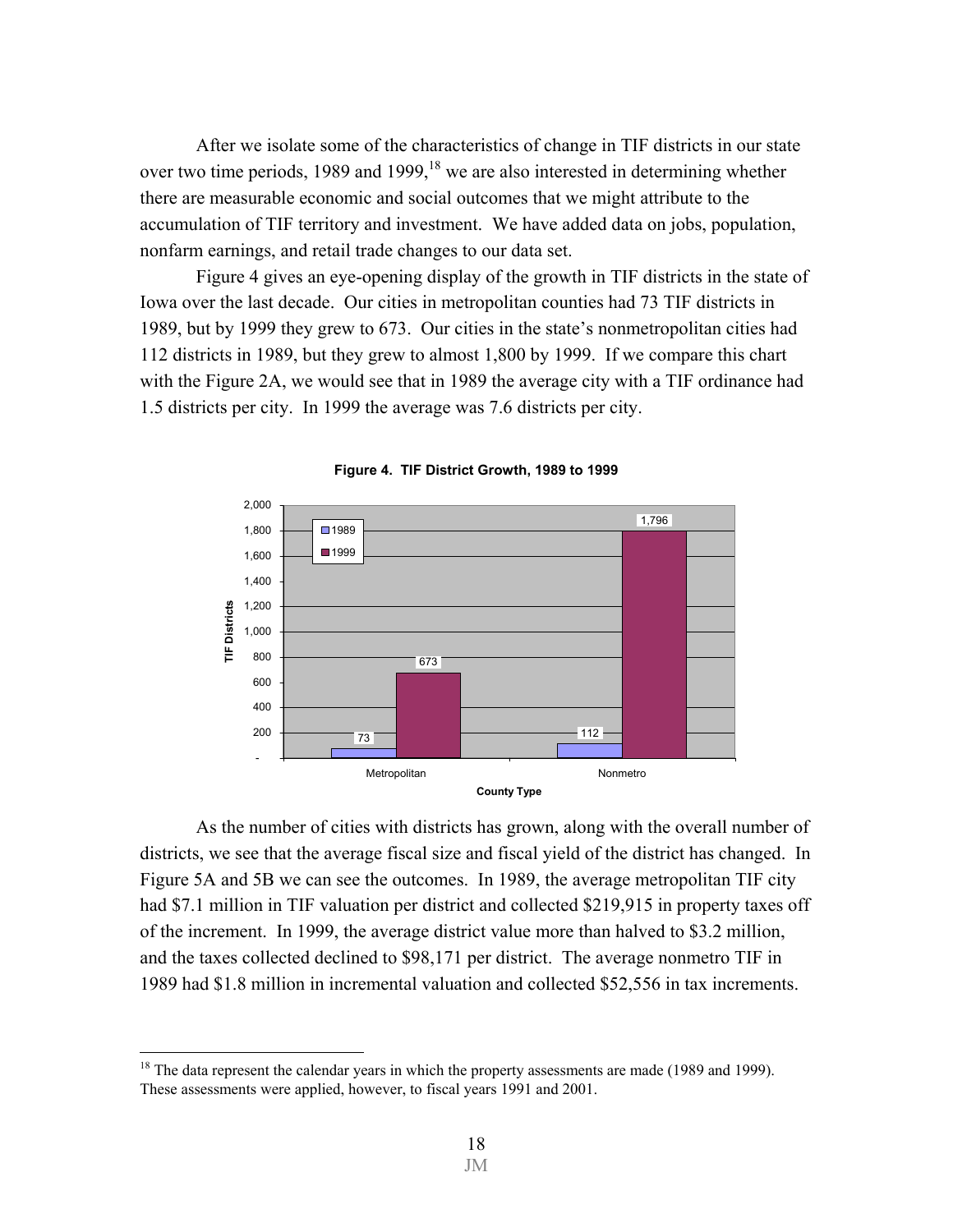By 1999 the average TIF district had \$1.04 million in valuation from which an average of \$29,375 was collected.

This figure significantly bolsters our contention that the creation of TIF districts over the last decade has been primarily for the effect of satisfying a specific industrial growth opportunity, as opposed to the more open-ended urban renewal mode of operating this development incentive.



 Table 1 displays the major fiscal changes in the TIF districts. Here we are comparing aggregate TIF valuations and incremental property taxes collected in our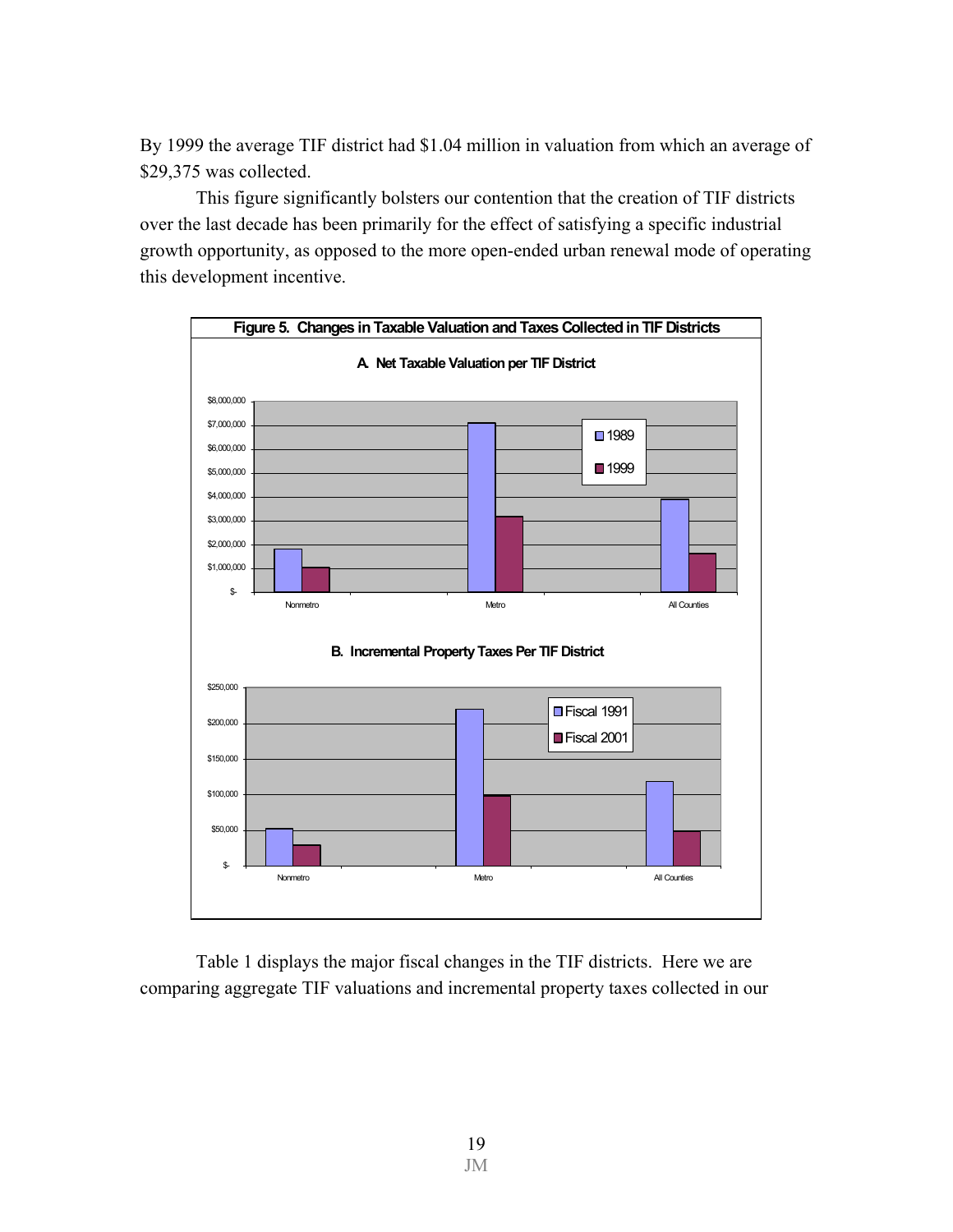urban areas versus the remainder of urban valuation and property taxes.<sup>19</sup> By fiscal 1999, our TIF net valuation grew from \$.721 billion to just over \$4.0 billion, or by 456 percent. All other net valuation grew by 43 percent.<sup>20</sup> Concomitantly, TIF increment property taxes grew from \$22 million to \$118.8 million, or 442 percent. For the urban remainder we see that taxes grew faster than the tax base: taxes grew by nearly 59 percent, while the base grew by just 43 percent.

Though we do not present the data here, our analysis also indicated that a growing fraction of the TIF incremental value came in the form of residential property. In 1989 it represented just 1.6 percent of the net TIF increment. By 1999, this property classification accounted for 24 percent of the incremental value, due mostly to the latter revisions in the law allowing TIFs for new residences.

|            |                        | Net Taxable Valuation | <b>Net Property Taxes</b> |
|------------|------------------------|-----------------------|---------------------------|
|            | TIF                    | 721,186,298           | 21,940,107                |
| 1989       | <b>Urban Remainder</b> | 36,826,629,510        | 1,132,568,786             |
|            | TIF                    | 4,007,702,629         | 118,827,467               |
| 1999       | Urban Remainder        | 52,524,013,715        | 1,795,924,983             |
| Actual     | TIF                    | 3,286,516,331         | 96,887,360                |
| Change     | <b>Urban Remainder</b> | 15,697,384,205        | 663,356,197               |
| Percentage | TIF                    | 455.7%                | 441.6%                    |
| Change     | Urban Remainder        | 42.6%                 | 58.6%                     |

 **Table 1. Changes in TIF and All Other Urban Valuation,1989 to 1999** 

## TIF Correlations

1

 Given the collective use of TIF financing, one would expect sets of outcomes at the county level that would give us some indication of their success or not. The TIF ultimately is supposed to increase and enrich the tax base through job growth, population retention, earnings gains, and trade enhancement. We have sets of variables in our analysis that allow us to isolate evidence of fiscal, economic, or social benefits attributable to the proliferation of TIF districts in our state.

 TIF ordinance cities commanded about 92 percent of all urban taxable valuation across the state. In short, nearly all of the state's urban base is influenced to some degree by the presence of TIF districts. We have therefore aggregated our TIF fiscal statistics for urban territories to the county level. To that data set we have added economic and

<sup>19</sup> An important clarification is in order. In Iowa, for tax purposes, all valuation located within boundaries of a municipal corporation is classified as "urban" – all other is classified as "rural." All cities are considered municipal corporations in the state whether their population is 15 or 205,000.

<sup>&</sup>lt;sup>20</sup> "Net" valuation allows for the deduction of the exempted valuations and tax collections on residences attributable to military service.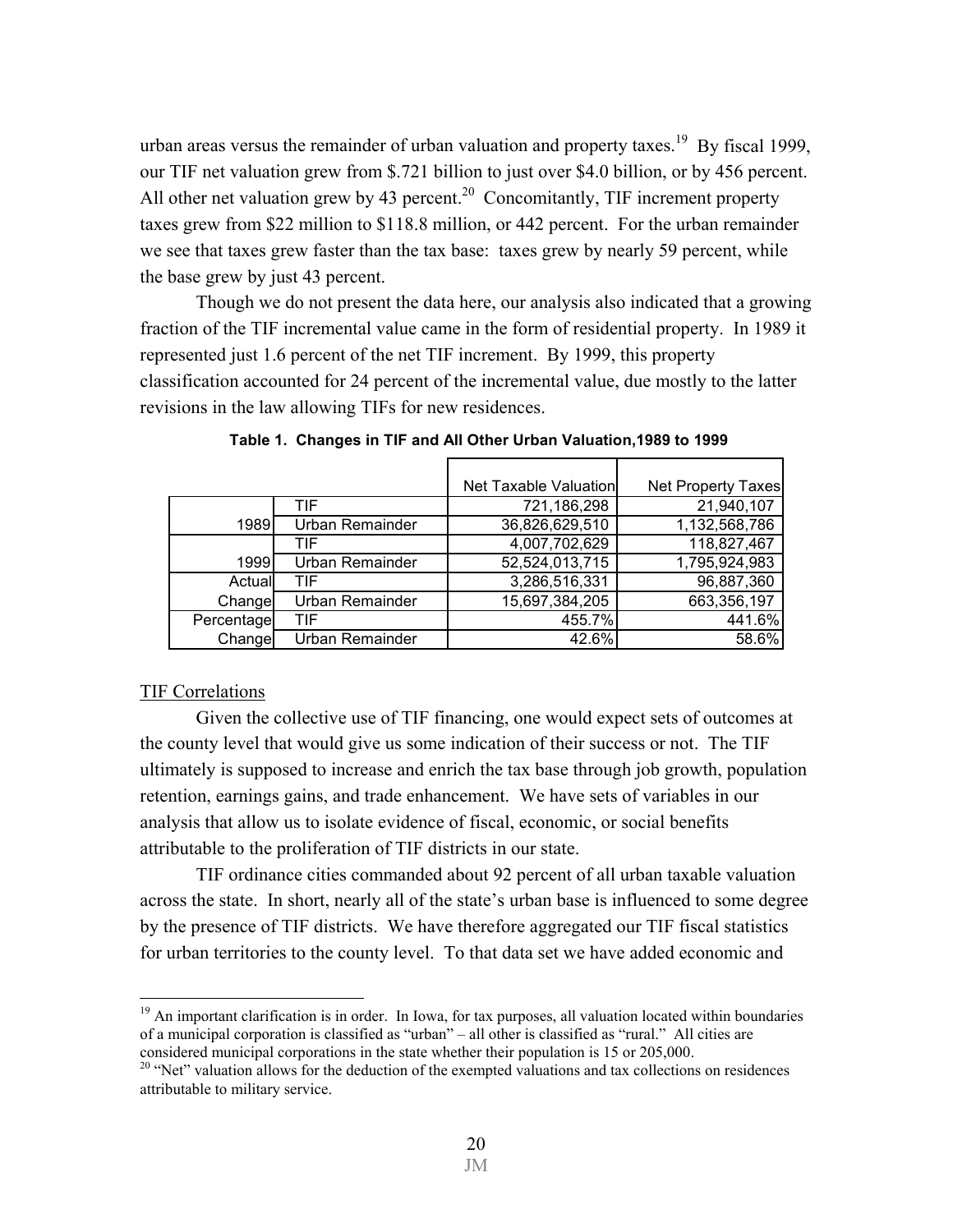population variables. Our simple method for analysis in this investigatory stage was to find the difference in shares in our TIF-based spending and other fiscal, economic, and social variables between 1989 and 1999 and calculate the Pearson's Correlation for them against the TIF spending variable. If TIFs are, indeed, instrumental in maintaining regional fiscal, economic, and social vitality, then we would expect a positive correlation among our chosen variables against the TIF-increment spending. As the vast preponderance of new TIFs since 1989 were of the "bird in the hand" variety – directly associated with an industrial gain, we assume that there will be distinct measurable economic and fiscal outcomes. Our findings are presented in Table 2.

When we review the literature, the statutes, and the practices of TIF adoption, we find that the TIFs are supposed to bolster the value of homes, the commercial and industrial base, ultimately the aggregate value of the remainder of the urban areas, and tax collections. These enhancements are expected to have a moderating or dampening effect on property tax rates. As TIFs were intended to attract better paying, usually manufacturing, jobs we would expect positive manufacturing job outcomes. As manufacturing jobs are likely to be considered base jobs for any regional economy, we would expect concomitant multipliers to show up in nonmanufacturing jobs, as well. Ultimately, all regional jobs and earnings would rise, as would regional trade. Finally, with all of benefits of TIF-based incentives, we would expect positive population outcomes.

| ECONOMIC, and Social Vanables          |                    |  |  |
|----------------------------------------|--------------------|--|--|
|                                        | <b>TIF Tax</b>     |  |  |
| Correlates                             | <b>Collections</b> |  |  |
|                                        |                    |  |  |
| <b>Residential Market Values</b>       | 0.019              |  |  |
| Taxable Value of Commercial/Industrial | 0.198              |  |  |
| Net NonTIF Taxable Values              | 0.156              |  |  |
| <b>Net NonTIF Property Taxes</b>       | 0.223              |  |  |
| Property Tax Rate                      | 0.084              |  |  |
| Nonmanufacturing Jobs                  | $-0.023$           |  |  |
| Manufacturing Jobs                     | 0.254              |  |  |
| All Nonfarm Jobs                       | $-0.057$           |  |  |
| Nonfarm Earnings                       | 0.139              |  |  |
| <b>Retail Trade</b>                    | $-0.095$           |  |  |
| Population                             | 0.022              |  |  |

# **Table 2. TIF Increment Indicators versus Fiscal, Economic, and Social Variables**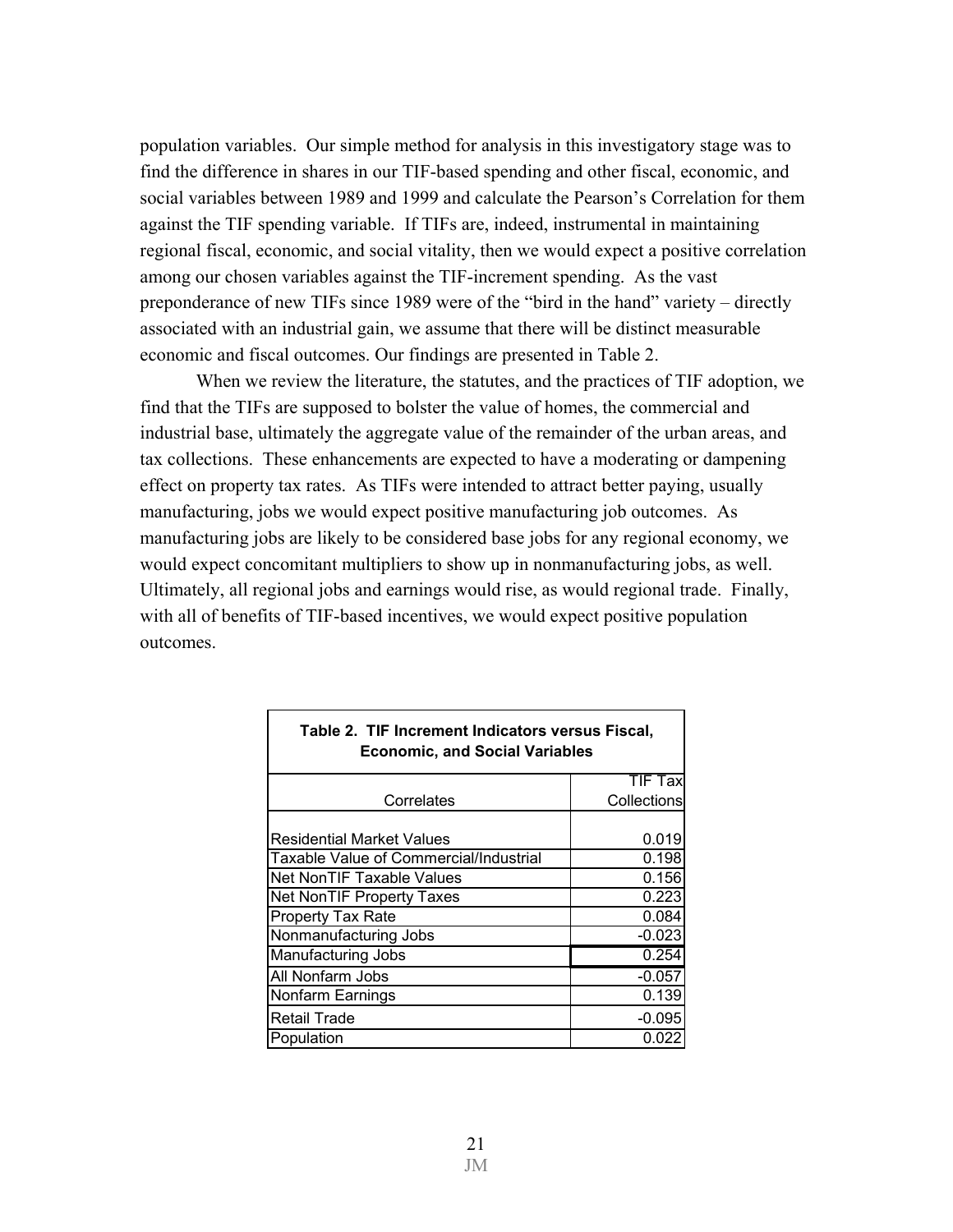In the case of Iowa over the years that we have measured, our change in shares of TIF-increment spending at the county level has not yielded important fiscal, economic, and social outcomes. Even though a growing fraction of TIF-increment spending is associated with new housing along with the still popular traditional manufacturing and other higher value economic enhancements, we found no correlation with the market value of homes. We do expect the increment to be funding more business and industry, which ultimately would show up as enhanced commercial and industrial taxable valuations. On a county-wide basis the correlation was quite small at less than  $r=0.20$ . The was a positive, but relatively minor relationship between TIF-spending and nonTIF taxable property values ( $r=16$ ) and property tax collections ( $r=22$ ). These two correlations could represent a shifting of tax effort to nonTIF properties, or they could simply be associated with the larger places getting the growth, nonetheless; a situation that seems to be the case in the state. The positive rates of nonTIF valuation growth and tax collections, however, yielded no meaningful relationship between the change in TIFspending and tax rates in our counties.

 The strongest economic relationship is found in the share of manufacturing jobs at  $r=25$ , which was to be expected as these are the kinds of jobs a TIF is typically used for. There is no statistically evident multiplier effect, however, as there was no correlation to speak of against nonmanufacturing jobs or all nonfarm jobs.<sup>21</sup> A very minor correlation was identified with nonfarm earnings  $(r=14)$ , and no relationship was found with retail trade or with population shares. As regards the current level of TIF-based spending in the state, their relationships to these sets of fiscal, economic, and population outcomes are truly under-whelming.

Where does this leave us? Figure 6, below, puts TIF spending into current perspective. First of all, the state of Iowa, over the period that we have scrutinized, enjoyed nonfarm job growth of about 320,000 but only yielded 150,000 more in population. Every county posted nonfarm employment gains, though the relationship between nonfarm job gains and population gains was uneven. Nonmetro counties enjoyed about 45 percent of the new job gains but only accumulated 12 percent of the new people. The values in Figure 6 represent the aggregate TIF spending in 2001 divided by the annual average increase in jobs and population, respectively, over the period that we assessed in this study. When plotted we find that in our nonmetropolitan counties, TIF spending per year amounts to \$3,807 per new nonfarm job. In metro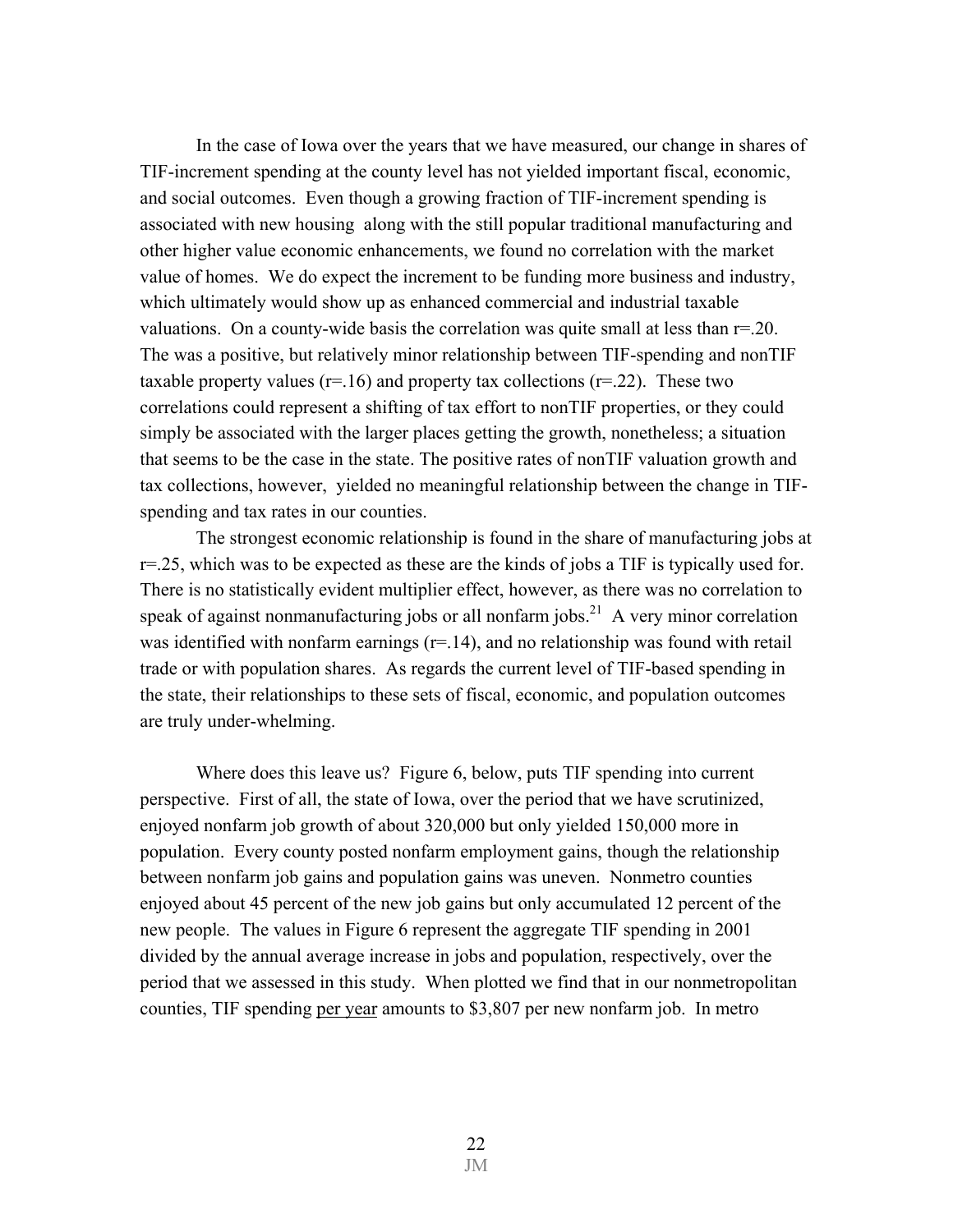counties TIF spending is \$2,580 per new nonfarm job. Per new person, however, the spending outcomes are very high. In the nonmetros, the current level of TIF spending annually divided by the expected increase in population for this year is \$20,158 per person. For the metros it is \$3,962. Overall, statewide, current TIF spending per new job is \$3,057 and TIF spending per new resident is \$6,481.

# **Conclusions**

 The proliferation of TIF districts in Iowa and TIF-increment spending is intended to bolster the state's economic and population fortunes. Given the massive adoption of TIF statutes (a third of all cities, within which 92 percent of the state's urban valuation is located) it is not possible to study our TIF cities with enough comparable control cities to determine both spatial and temporal efficacy. Consequently, we have been forced to simply try to isolate reasonable sets of correlates to see whether TIF increment spending in Iowa has led to discernible fiscal, economic, and social outcomes. We have determined that these measures do not yield significant positive outcomes for the state of Iowa and its tax payers. Indeed, as the last figure indicates, the state's, primarily urban tax payers, are heavily subsidizing job growth and population growth (assuming that is what the TIF districts are for primarily).





<sup>&</sup>lt;sup>21</sup> Though generally touted as a good thing, the expansion of manufacturing jobs in the state has on net yielded lower paying manufacturing jobs. In 1980, the average manufacturing worker in the state earned 105 percent of the U.S. average; in 1999 that same average worker made 83 percent of the U.S. average.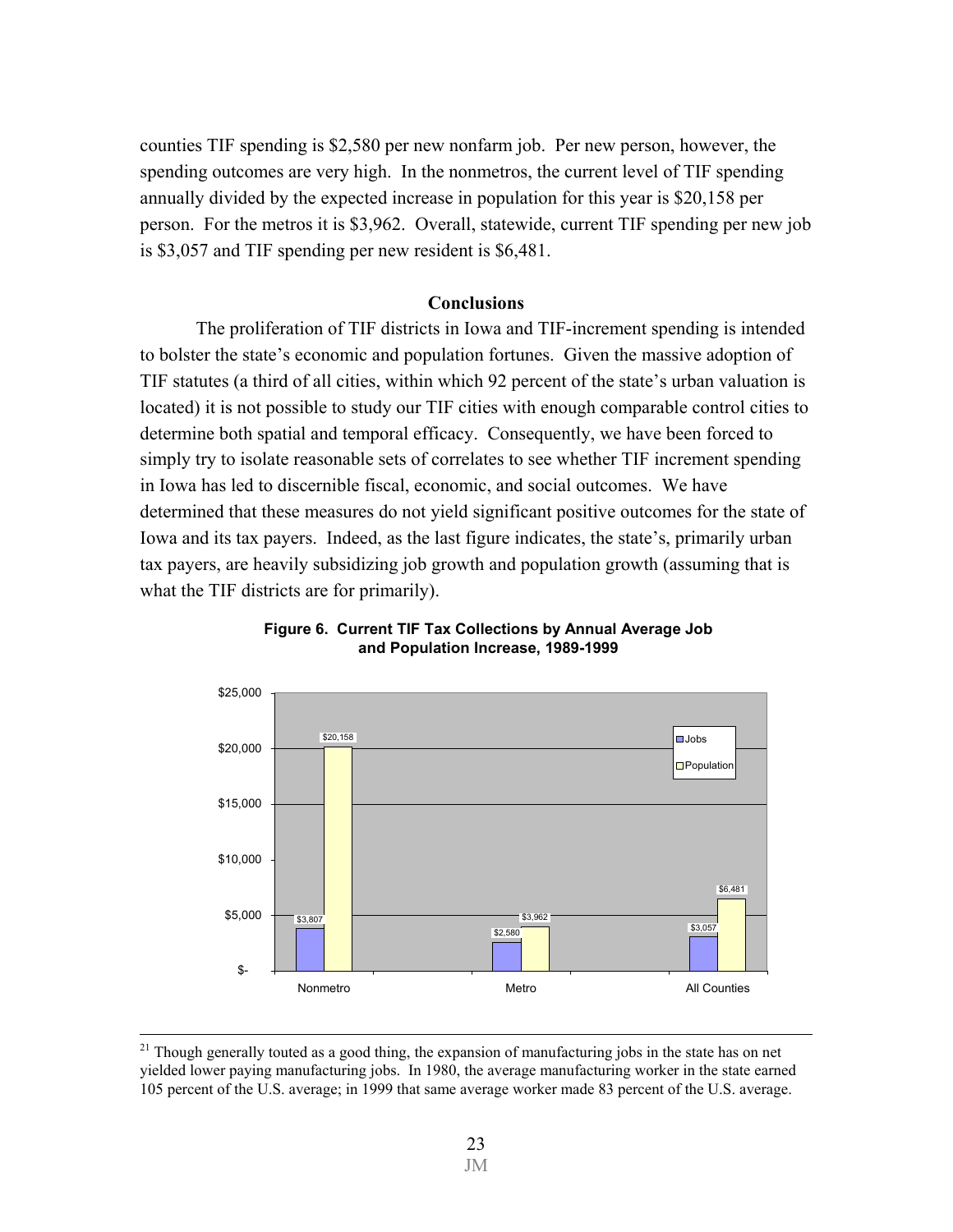It seems also apparent that the ease with which TIF district designation can be done in Iowa, along with the multiplicity of uses that TIF districts can be put, that the law now has become a *de facto* entitlement for new industry and housing development in much of the state with little to no evidence of attention paid to the overall public benefit or the mean costs of the practice. It also seems apparent that given the ease with which these districts can be developed that cities are somewhat cynically preemptively capturing new valuation and tax revenues in the name of economic development, but that in the main, this preemption is likely yielding much more collective fiscal harm across taxing districts in the long run than good. Iowa's counties are specifically burdened by this practice, as they primarily depend on property taxes for the preponderance of countylevel services.<sup>22</sup> Iowa schools are held partially harmless, as state aid kicks in to offset the erosion in tax base that would occur because of TIF accumulation among the cities. The state offset for the schools is not complete, but it is substantial. One indirect outcome, then, is that a large portion of current TIF-based losses to local governments, schools in particular, is borne by state government, and that fraction has increased drastically over the last 10 years. One wonders if a state that now finds its accounts severely stretched will continue to tolerate this shift.

 Finally we get to the "bird in the hand" problem when dealing with local officials. In a large fraction of TIF transactions across the state in recent years there is an actual company with actual jobs. There is a negotiation, perhaps for performance, i.e., roads, curb and gutter, a set number of new jobs, etc., or perhaps their taxes are simply rebated for just building in our town – sort of a selection reward. City officials believe that the TIF action was instrumental in job growth in their town and in their region. How could it not be? We have an investment, and we have a firm with jobs. On net, however, except for the increment to manufacturing jobs, there is no evidence of economy wide benefits (trade, all nonfarm jobs), fiscal benefits, or population gains. There is indirect statistical evidence that this profligate practice is resulting in a direct transfer of resources from existing tax payers to new firms without yielding region-wide economic and social gains to justify the public's investment.

 There was an enlightening exchange between Bartik and Courant in the *National Tax Journal* (1994) on tax incentives and growth. Bartik told us that "policies of 'buying

1

 $22$  We must note, however, that counties in the state have adopted an aggressive stance towards cities' practice of pre-emptive TIF adoption and TIF district extension. Some, especially the larger counties, are confronting the TIFing communities and demanding a share of the either accumulated increment or anticipated new increment on an extension. The communities are not obliged to do this, but given local politics and pressure have begun to negotiate payments in "lieu of taxes" to county governments.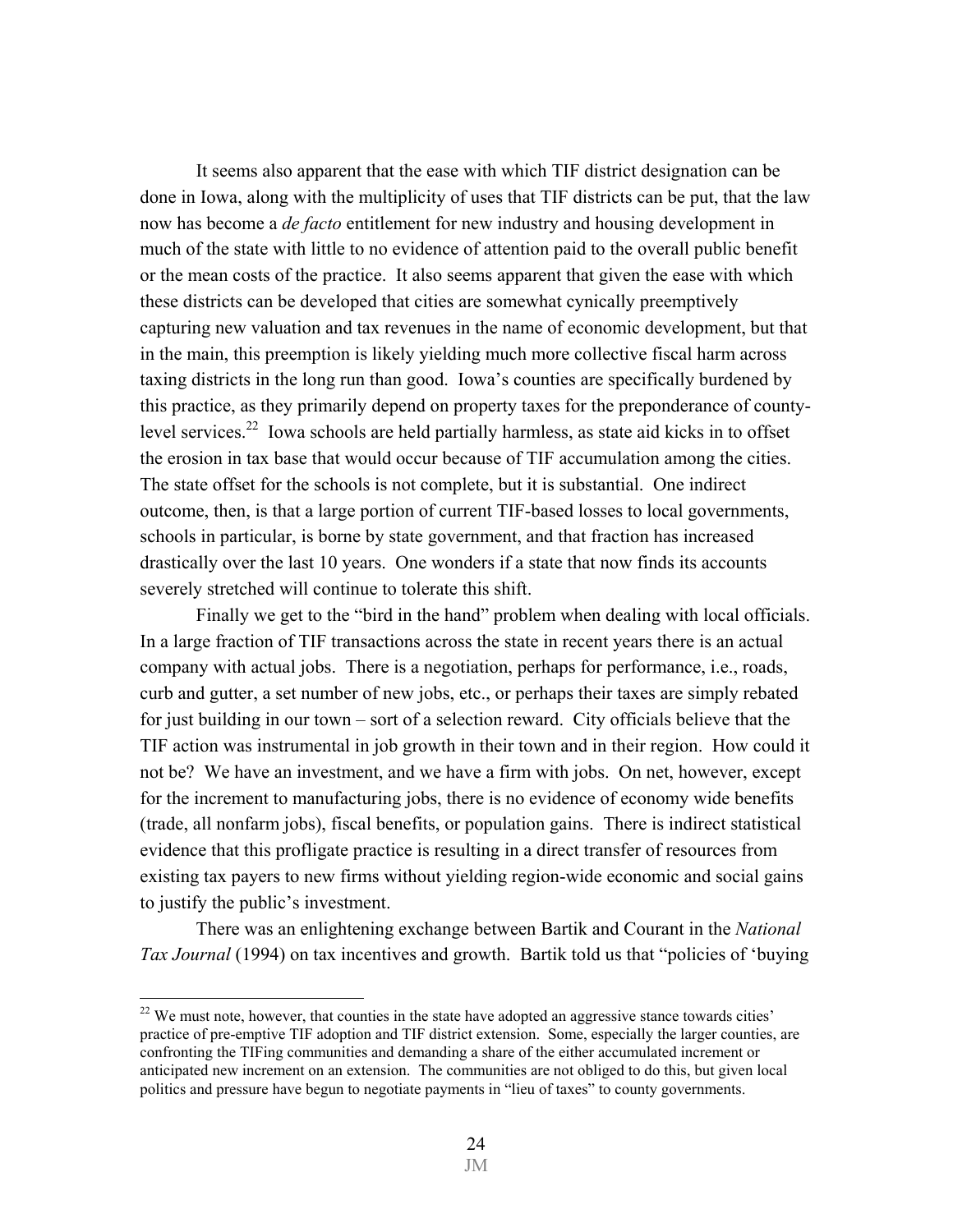growth' using various financial and tax subsidies, have a high cost per job created (847)." This appears to be borne by our research. He does argue, however, that there can be considerable regional benefits if the subsidies find their way into bolstering areas with high unemployment, i.e., the amount of economic gain per public dollar spent would be considerably higher in such instances. Toward that end, and toward the end of helping guide policy makers, he offers three pieces of advice to local policy makers: (1) target incentives more carefully so that the greatest return per cost is realized; (2) policies should emphasize improving business productivity and not just capital subsidization; and (3) it is essential for metropolitan entities to cooperate in economic development programs and incentives as they essentially have one labor market not multiple markets.

 Courant's views are less relativistic than Bartik's. He argues for, and argues that economists have a duty to aggressively promote and educate policy makers on, welfare economics principles of government intervention (863-881). He notes that in general policymakers and economists do a poor job of quantifying the costs, isolating benefits, and generalizing findings about public intervention. In effect, the research however well done methodologically tells us little about the quality of the jobs or capital subsidized and little about the kinds and value of public services foregone or whose costs have been shifted. He argues against the unenlightened if not banal tendency to just "count jobs," and that governments should be doing two things: (1) providing local services efficiently, and (2) taxing mobile factors (labor and capital) appropriately. He also believes that much more effort should be generated in compiling the value of all local and state incentives and to measure them against direct and indirect benefits.

What does this tell us about the prospects for towns in Iowa? Evidence suggests that there is broad-based and exorbitant subsidization of retained and new jobs and retained population in much of the state. Stated differently, existing taxpayers, its householders, wage earners, and retirees are aggressively subsidizing business growth. And much of that growth seems to be substandard as measured by the state's annual average rate of pay relative to the nation's. There were few meaningful economic, fiscal, and social correlates with this practice from our assessment; consequently, the evidence that we analyzed suggests that net positions are not being enhanced.

 For states like Iowa, this analysis suggests that the enabling legislation for tax based incentives deserves revisiting. Though the TIF programs is highly popular among city government officials, and why wouldn't it be given the growth in property tax yield over the years, there is virtually no evidence of broad economic benefits in light of the costs.

JM 25